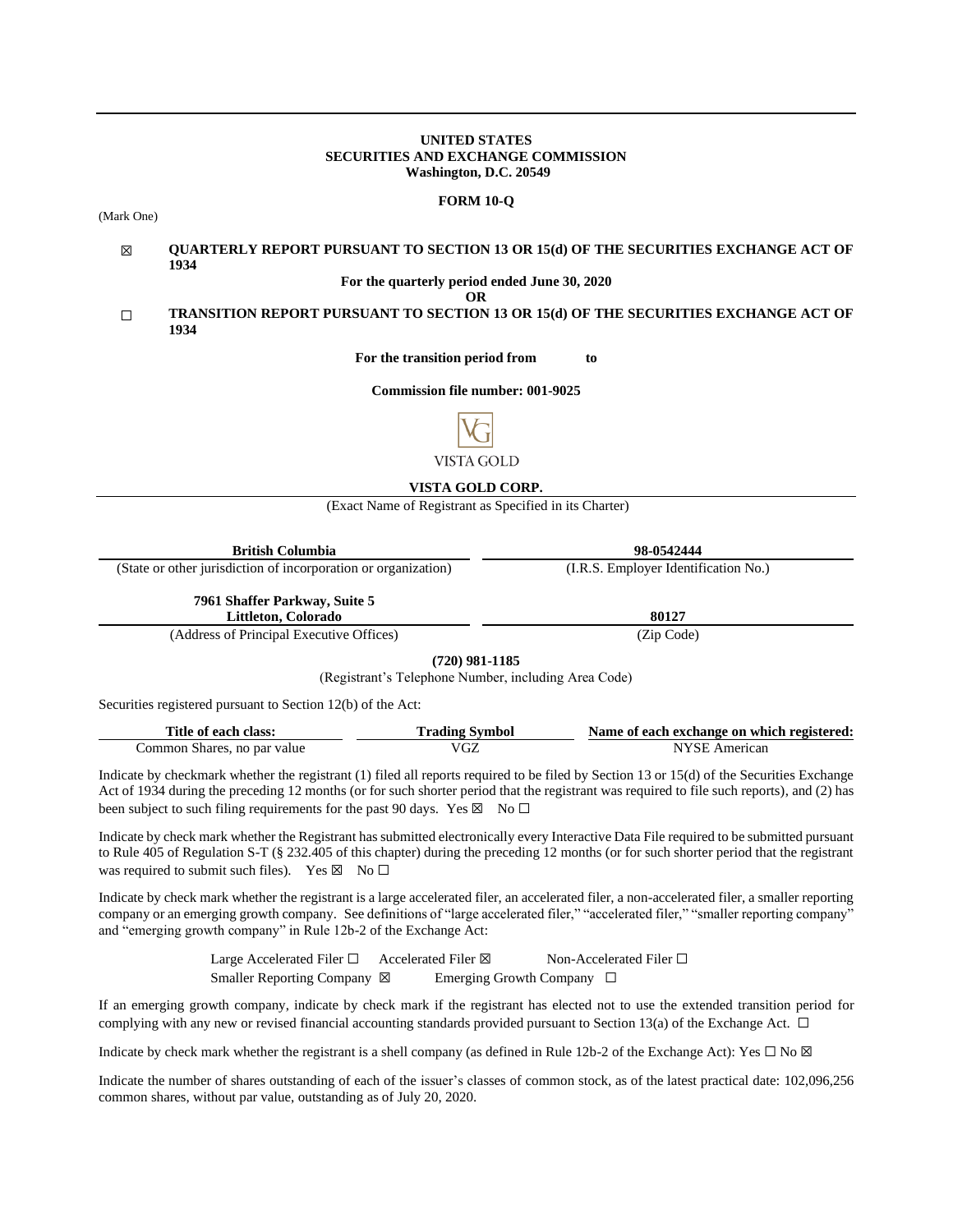## **VISTA GOLD CORP. (An Exploration Stage Enterprise) FORM 10-Q For the Quarter Ended June 30, 2020 INDEX**

|                                                                         | Page |  |  |  |  |  |
|-------------------------------------------------------------------------|------|--|--|--|--|--|
| <b>PART I – FINANCIAL INFORMATION</b>                                   |      |  |  |  |  |  |
| ITEM 1. CONDENSED CONSOLIDATED FINANCIAL STATEMENTS                     |      |  |  |  |  |  |
| ITEM 2. MANAGEMENT'S DISCUSSION AND ANALYSIS OF FINANCIAL CONDITION AND | 14   |  |  |  |  |  |
| RESULTS OF OPERATIONS                                                   |      |  |  |  |  |  |
| <b>ITEM 4. CONTROLS AND PROCEDURES</b>                                  | 28   |  |  |  |  |  |
| <b>PART II - OTHER INFORMATION</b>                                      |      |  |  |  |  |  |
| <b>ITEM 1. LEGAL PROCEEDINGS</b>                                        | 28   |  |  |  |  |  |
| <b>ITEM 1A. RISK FACTORS</b>                                            | 28   |  |  |  |  |  |
| ITEM 2. UNREGISTERED SALES OF EQUITY SECURITIES AND USE OF PROCEEDS     | 29   |  |  |  |  |  |
| <b>ITEM 3. DEFAULTS UPON SENIOR SECURITIES</b>                          | 29   |  |  |  |  |  |
| <b>ITEM 4. MINE SAFETY DISCLOSURE</b>                                   | 29   |  |  |  |  |  |
| <b>ITEM 5. OTHER INFORMATION</b>                                        | 29   |  |  |  |  |  |
| <b>ITEM 6. EXHIBITS</b>                                                 | 30   |  |  |  |  |  |
| <b>SIGNATURES</b>                                                       |      |  |  |  |  |  |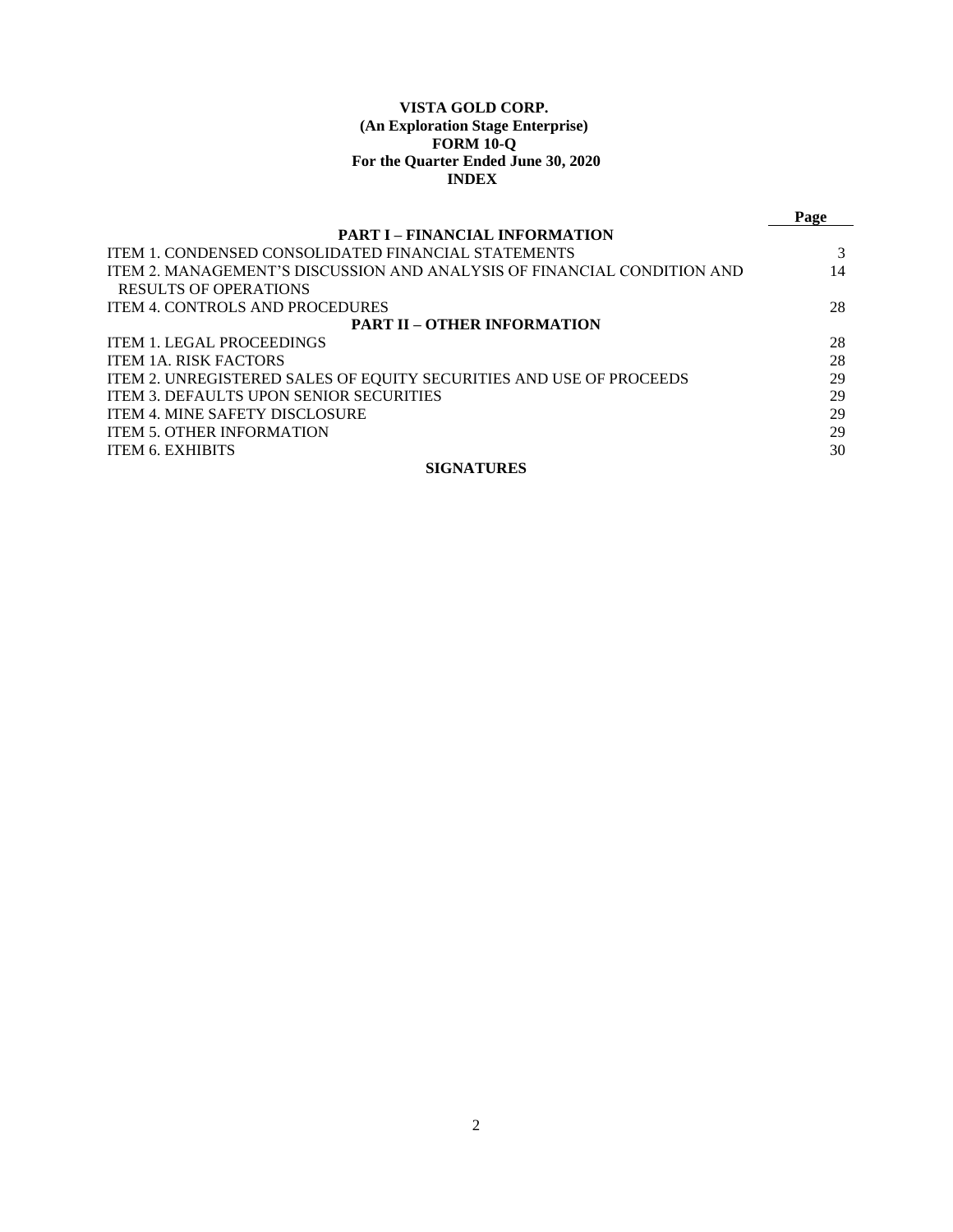## <span id="page-2-1"></span><span id="page-2-0"></span>**PART I**

## **ITEM 1. CONDENSED CONSOLIDATED FINANCIAL STATEMENTS.**

## **VISTA GOLD CORP.**

## **UNAUDITED CONDENSED CONSOLIDATED BALANCE SHEETS**

**(Dollar amounts in U.S. dollars and in thousands, except shares)**

|                                                                                       | <b>June 30,</b><br>2020 |            | December 31,<br>2019 |           |  |
|---------------------------------------------------------------------------------------|-------------------------|------------|----------------------|-----------|--|
| Assets:                                                                               |                         |            |                      |           |  |
| Current assets:                                                                       |                         |            |                      |           |  |
| Cash and cash equivalents                                                             | \$                      | 2,209      | $\mathcal{S}$        | 1,408     |  |
| Short-term investments (Note 3)                                                       |                         | 3,294      |                      | 3,260     |  |
| Other investments, at fair value (Note 3)                                             |                         | 2,692      |                      | 3,676     |  |
| Other current assets                                                                  |                         | 315        |                      | 482       |  |
| Total current assets                                                                  |                         | 8,510      |                      | 8,826     |  |
| Non-current assets:                                                                   |                         |            |                      |           |  |
| Mineral properties (Note 4)                                                           |                         | 2,146      |                      | 2,146     |  |
| Plant and equipment, net (Note 5)                                                     |                         | 5,600      |                      | 5,623     |  |
| Right-of-use assets                                                                   |                         | 40         |                      | 89        |  |
| Total non-current assets                                                              |                         | 7,786      |                      | 7,858     |  |
| <b>Total assets</b>                                                                   | \$                      | 16,296     | \$                   | 16,684    |  |
| Liabilities and Shareholders' Equity:                                                 |                         |            |                      |           |  |
| <b>Current liabilities:</b>                                                           |                         |            |                      |           |  |
| Accounts payable                                                                      | \$                      | 54         | \$                   | 190       |  |
| Accrued liabilities and other                                                         |                         | 650        |                      | 640       |  |
| Deferred option gain (Note 4)                                                         |                         | 2,960      |                      |           |  |
| Provision for environmental liability (Note 7)                                        |                         |            |                      | 240       |  |
| Total current liabilities                                                             |                         | 3,664      |                      | 1,070     |  |
| Non-current liabilities:                                                              |                         |            |                      |           |  |
| Deferred option gain (Note 4)                                                         |                         |            |                      | 2,960     |  |
| Provision for environmental liability (Note 7)                                        |                         | 240        |                      |           |  |
| Lease liability                                                                       |                         | 5          |                      | $\,8\,$   |  |
| Total non-current liabilities                                                         |                         | 245        |                      | 2,968     |  |
| <b>Total liabilities</b>                                                              |                         | 3,909      |                      | 4,038     |  |
|                                                                                       |                         |            |                      |           |  |
| Commitments and contingencies (Note 8)                                                |                         |            |                      |           |  |
| Shareholders' equity:                                                                 |                         |            |                      |           |  |
| Common shares, no par value - unlimited shares authorized; shares outstanding: 2020 - |                         |            |                      |           |  |
| 102,096,256 and 2019 - 100,698,124 (Note 6)                                           |                         | 459,055    |                      | 457,716   |  |
| Accumulated deficit                                                                   |                         | (446, 668) |                      | (445,070) |  |
| Total shareholders' equity                                                            |                         | 12,387     |                      | 12,646    |  |
| Total liabilities and shareholders' equity                                            | \$                      | 16,296     | \$                   | 16,684    |  |

## Approved by the Board of Directors

/s/ *Tracy A. Stevenson* Tracy A. Stevenson Director /s/ *John M. Clark* John M. Clark Director *The accompanying notes are an integral part of these condensed consolidated financial statements.*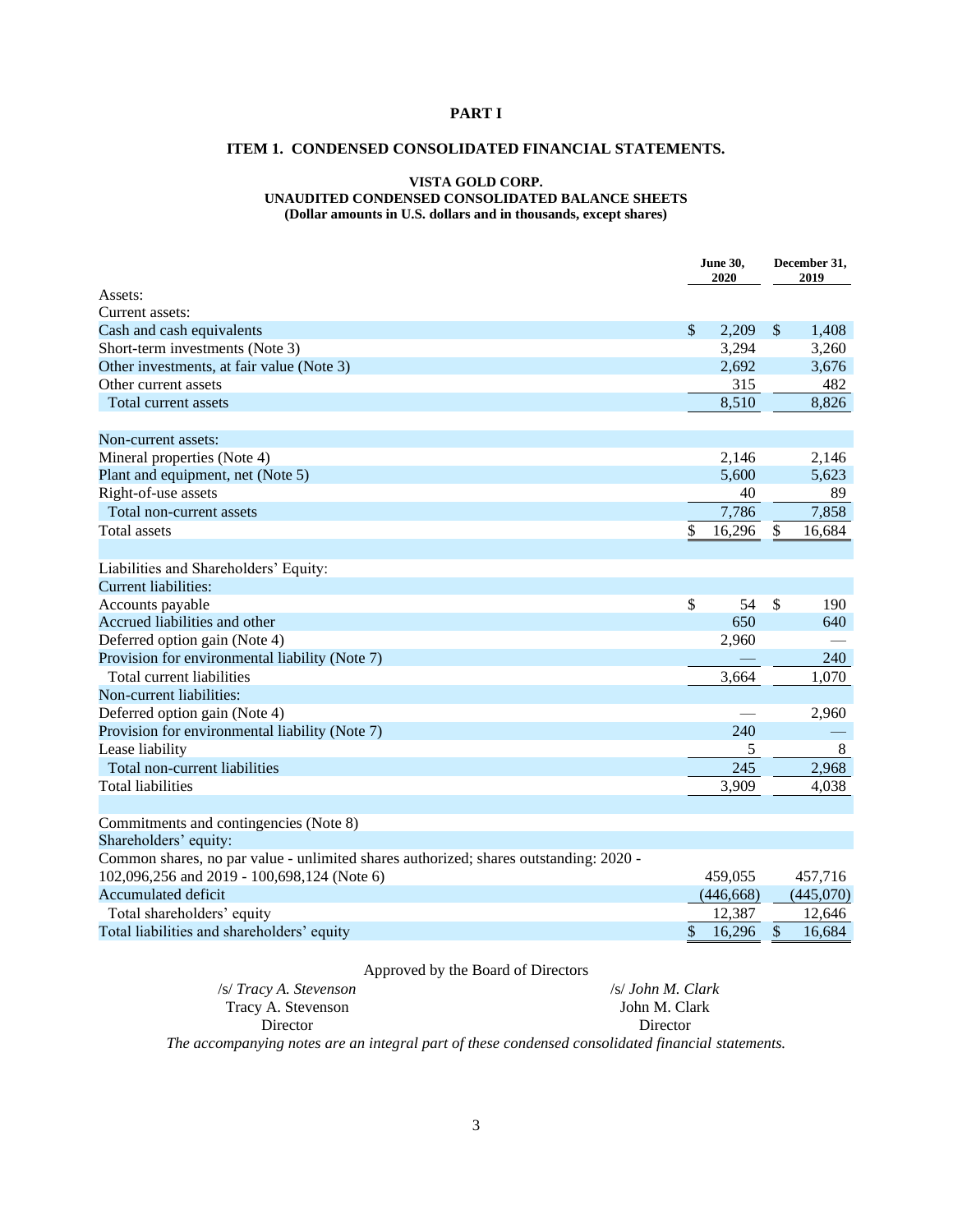#### **VISTA GOLD CORP. UNAUDITED CONDENSED CONSOLIDATED STATEMENTS OF INCOME/(LOSS) (Dollar amounts in U.S. dollars and in thousands, except shares and per share data)**

|                                                              |    | Three Months Ended June 30, |                           |             |                           | Six Months Ended June 30, |               |             |  |
|--------------------------------------------------------------|----|-----------------------------|---------------------------|-------------|---------------------------|---------------------------|---------------|-------------|--|
|                                                              |    | 2020                        |                           | 2019        |                           | 2020                      |               | 2019        |  |
| Operating income/(expense):                                  |    |                             |                           |             |                           |                           |               |             |  |
| Gain on disposal of mineral property interests, net (Note 4) | -S | 2,568                       | $\boldsymbol{\mathsf{S}}$ |             | \$                        | 2,568                     | $\mathcal{S}$ |             |  |
| Exploration, property evaluation and holding costs           |    | (960)                       |                           | (947)       |                           | (1,908)                   |               | (1,893)     |  |
| Corporate administration                                     |    | (877)                       |                           | (1,067)     |                           | (2,253)                   |               | (2,214)     |  |
| Depreciation and amortization                                |    | (11)                        |                           | (14)        |                           | (23)                      |               | (26)        |  |
| Total operating income/(expense)                             |    | 720                         |                           | (2,028)     |                           | (1,616)                   |               | (4,133)     |  |
| Non-operating income/(expense):                              |    |                             |                           |             |                           |                           |               |             |  |
| Gain (loss) on other investments (Note 3)                    |    | 1,099                       |                           | (1,093)     |                           | (30)                      |               | (1,717)     |  |
| Interest income                                              |    | 4                           |                           | 34          |                           | 14                        |               | 76          |  |
| Other income                                                 |    | 79                          |                           | 43          |                           | 34                        |               | 78          |  |
| Total non-operating income/(expense)                         |    | 1,182                       |                           | (1,016)     |                           | 18                        |               | (1, 563)    |  |
| Income/(loss) before income taxes                            |    | 1,902                       |                           | (3,044)     |                           | (1,598)                   |               | (5,696)     |  |
| Net income/(loss)                                            | \$ | 1,902                       | \$                        | (3,044)     | \$                        | (1,598)                   | \$            | (5,696)     |  |
| Basic:                                                       |    |                             |                           |             |                           |                           |               |             |  |
| Weighted average number of shares outstanding                |    | 101,372,460                 |                           | 100,537,541 |                           | 101,035,292               |               | 100,431,813 |  |
| Net income/(loss) per share (Note 6)                         | \$ | 0.01                        | \$                        | (0.03)      | $\boldsymbol{\mathsf{S}}$ | (0.02)                    | -S            | (0.06)      |  |
| Diluted:                                                     |    |                             |                           |             |                           |                           |               |             |  |
| Weighted average number of shares outstanding                |    | 103,863,384                 |                           | 100,537,541 |                           | 101,035,292               |               | 100,431,813 |  |
| Net income/(loss) per share                                  | \$ | 0.02                        | \$                        | (0.03)      | <sup>\$</sup>             | (0.02)                    | -S            | (0.06)      |  |

*The accompanying notes are an integral part of these condensed consolidated financial statements.*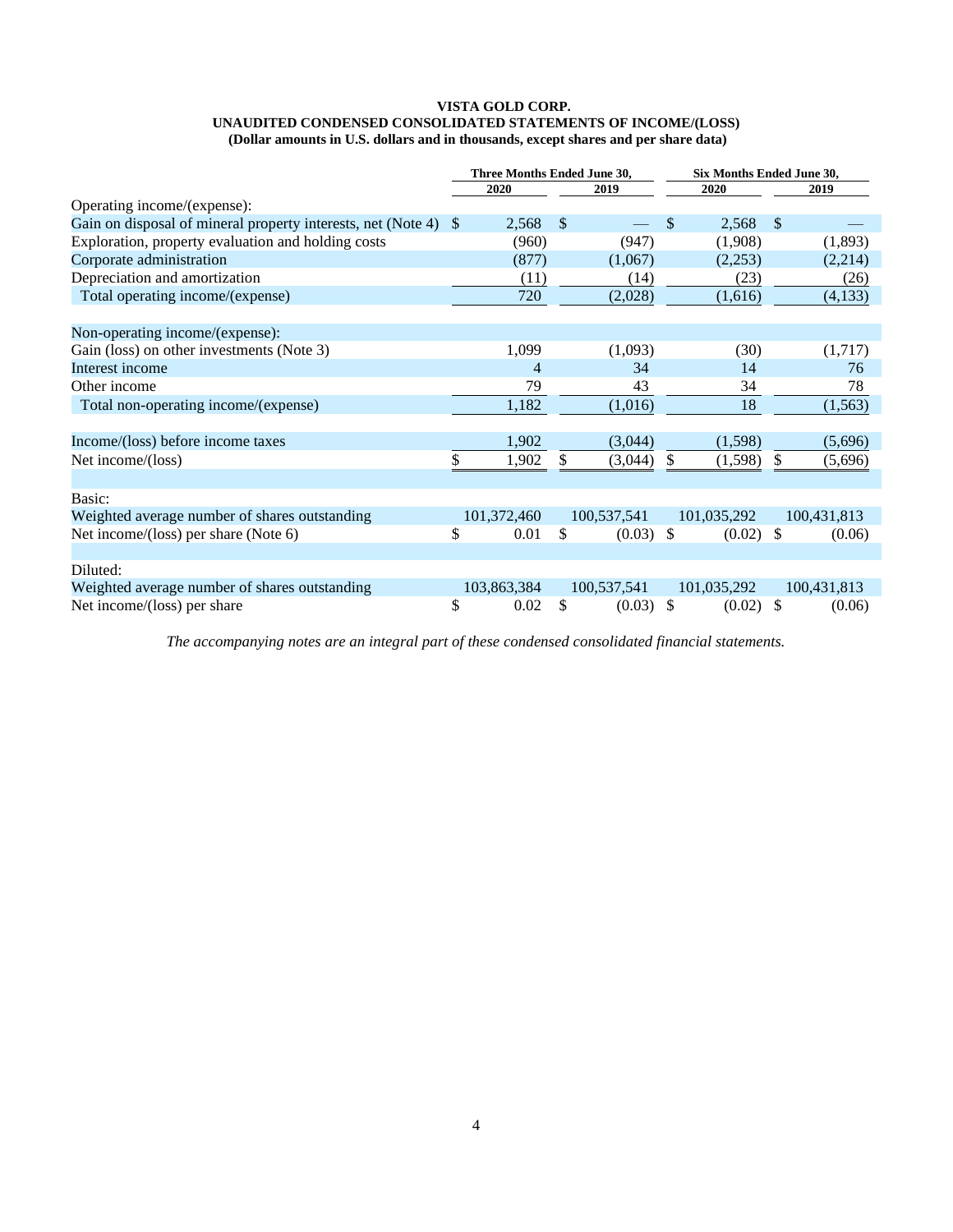#### **VISTA GOLD CORP. UNAUDITED CONDENSED CONSOLIDATED STATEMENTS OF SHAREHOLDERS' EQUITY (Dollar amounts in U.S. dollars and in thousands, except shares)**

|                                                     | Common<br>shares | Amount    | Accumulated<br>deficit |               | <b>Total</b><br>shareholders'<br>equity |
|-----------------------------------------------------|------------------|-----------|------------------------|---------------|-----------------------------------------|
| <b>Balances at April 1, 2019</b>                    | 100,537,541      | \$457,009 | \$<br>(438, 336)       | \$            | 18,673                                  |
| Stock-based compensation (Note 6)                   |                  | 416       |                        |               | 416                                     |
| Net loss                                            |                  |           | (3,044)                |               | (3,044)                                 |
| <b>Balances at June 30, 2019</b>                    | 100,537,541      | \$457,425 | (441, 380)             | \$            | 16,045                                  |
|                                                     |                  |           |                        |               |                                         |
| <b>Balances at April 1, 2020</b>                    | 100,698,124      | \$458,106 | \$<br>(448, 570)       | <sup>\$</sup> | 9,536                                   |
| Shares issued, net of offering costs (Note 6)       | 1,031,819        | 807       |                        |               | 807                                     |
| Shares issued (RSUs vested, net of shares withheld) |                  |           |                        |               |                                         |
| (Note 6)                                            | 316,313          | (97)      |                        |               | (97)                                    |
| Shares issued (exercise of stock options) (Note 6)  | 50,000           | 37        |                        |               | 37                                      |
| Stock-based compensation (Note 6)                   |                  | 202       |                        |               | 202                                     |
| Net income                                          |                  |           | 1,902                  |               | 1,902                                   |
| <b>Balances at June 30, 2020</b>                    | 102,096,256      | \$459,055 | (446.668)              |               | 12,387                                  |

|                                                     |             |           |               |                    |               | <b>Total</b>  |
|-----------------------------------------------------|-------------|-----------|---------------|--------------------|---------------|---------------|
|                                                     | Common      |           |               | <b>Accumulated</b> |               | shareholders' |
|                                                     | shares      | Amount    |               | deficit            |               | equity        |
| <b>Balances at January 1, 2019</b>                  | 100,268,161 | \$456,938 | $\mathcal{S}$ | (435, 684)         | $\mathcal{S}$ | 21,254        |
| Shares issued (RSUs vested, net of shares withheld) |             |           |               |                    |               |               |
| (Note 6)                                            | 142,380     | (46)      |               |                    |               | (46)          |
| Shares issued (exercise of stock options) (Note 6)  | 127,000     | 66        |               |                    |               | 66            |
| Stock-based compensation (Note 6)                   |             | 467       |               |                    |               | 467           |
| Net loss                                            |             |           |               | (5,696)            |               | (5,696)       |
| <b>Balances at June 30, 2019</b>                    | 100,537,541 | \$457,425 |               | (441, 380)         | \$            | 16,045        |
|                                                     |             |           |               |                    |               |               |
| <b>Balances at January 1, 2020</b>                  | 100,698,124 | \$457,716 | <sup>\$</sup> | (445,070)          | <sup>\$</sup> | 12,646        |
| Shares issued, net of offering costs (Note 6)       | 1,031,819   | 807       |               |                    |               | 807           |
| Shares issued (RSUs vested, net of shares withheld) |             |           |               |                    |               |               |
| (Note 6)                                            | 316,313     | (97)      |               |                    |               | (97)          |
| Shares issued (exercise of stock options) (Note 6)  | 50,000      | 37        |               |                    |               | 37            |
| Stock-based compensation (Note 6)                   |             | 592       |               |                    |               | 592           |
| Net loss                                            |             |           |               | (1,598)            |               | (1, 598)      |
| <b>Balances at June 30, 2020</b>                    | 102,096,256 | \$459,055 |               | (446, 668)         | \$            | 12,387        |

*The accompanying notes are an integral part of these condensed consolidated financial statements.*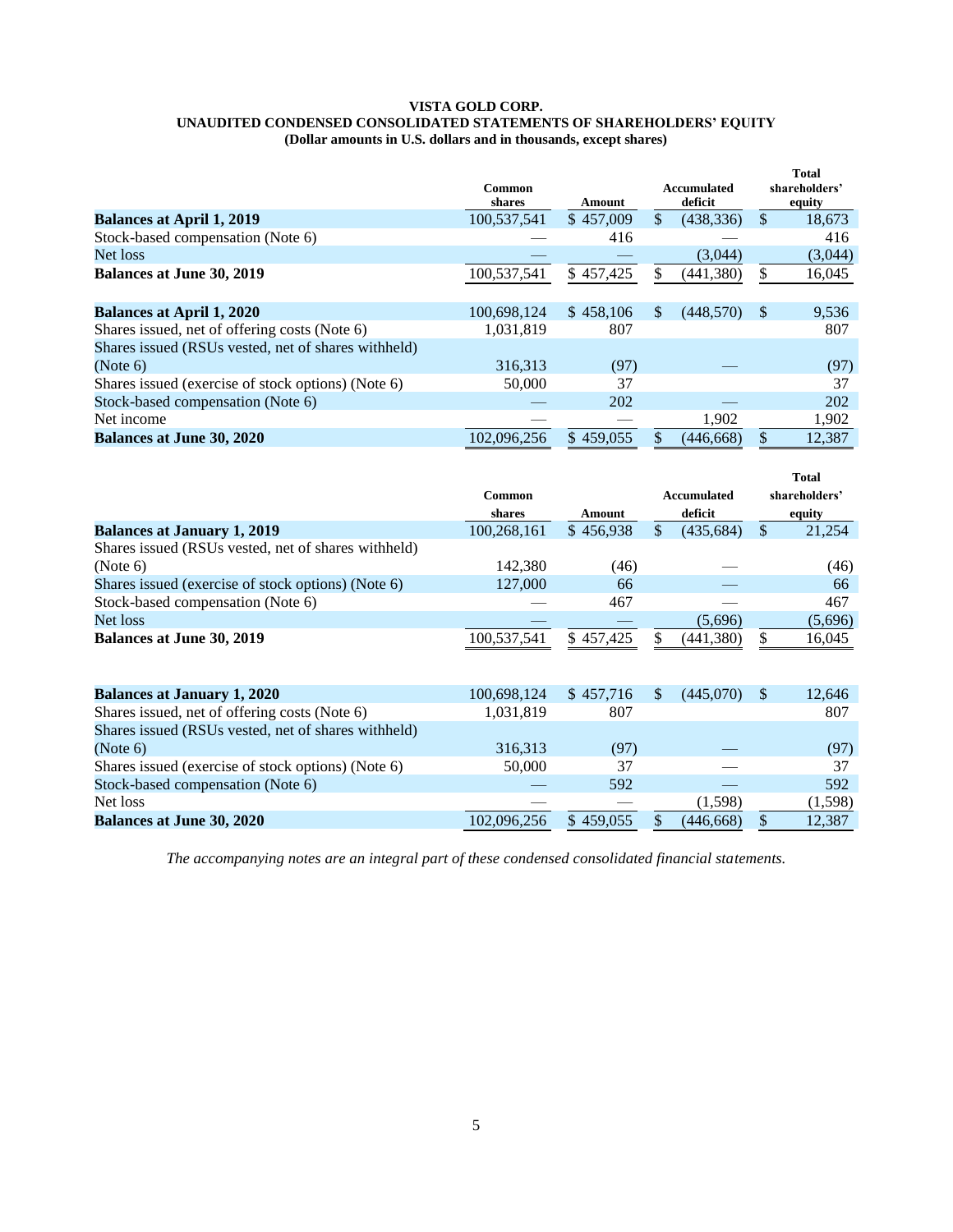#### **VISTA GOLD CORP. UNAUDITED CONDENSED CONSOLIDATED STATEMENTS OF CASH FLOWS (Dollar amounts in U.S. dollars and in thousands)**

|                                                                                  | Six months ended June 30, |         |               |         |
|----------------------------------------------------------------------------------|---------------------------|---------|---------------|---------|
|                                                                                  |                           | 2020    |               | 2019    |
| Cash flows from operating activities:                                            |                           |         |               |         |
| Net loss                                                                         | \$                        | (1,598) | $\mathcal{S}$ | (5,696) |
| Adjustments to reconcile net loss for the period to net cash used in operations: |                           |         |               |         |
| Depreciation and amortization                                                    |                           | 23      |               | 26      |
| Stock-based compensation                                                         |                           | 592     |               | 467     |
| Gain on disposal of mineral property interests, net                              |                           | (2,568) |               |         |
| Loss on other investments                                                        |                           | 30      |               | 1,717   |
| Change in working capital account items:                                         |                           |         |               |         |
| Other current assets                                                             |                           | 167     |               | 89      |
| Provision for environmental liability                                            |                           |         |               | (2)     |
| Accounts payable, accrued liabilities and other                                  |                           | 88      |               | 8       |
| Net cash used in operating activities                                            |                           | (3,266) |               | (3,391) |
| Cash flows from investing activities:                                            |                           |         |               |         |
| Proceeds from sales of marketable securities                                     |                           | 954     |               |         |
| Disposition (acquisitions) of short-term investments, net                        |                           | (34)    |               | 1,988   |
| Additions to plant and equipment                                                 |                           |         |               | (40)    |
| Proceeds from option/sale agreements, net                                        |                           | 2,400   |               | 1,667   |
| Net cash provided by investing activities                                        |                           | 3,320   |               | 3,615   |
| Cash flows from financing activities:                                            |                           |         |               |         |
| Proceeds from equity financing, net                                              |                           | 807     |               |         |
| Payment of taxes from withheld shares                                            |                           | (97)    |               | (46)    |
| Proceeds from exercise of stock options                                          |                           | 37      |               | 66      |
| Net cash provided by financing activities                                        |                           | 747     |               | 20      |
|                                                                                  |                           |         |               |         |
| Net increase in cash and cash equivalents                                        |                           | 801     |               | 244     |
| Cash and cash equivalents, beginning of period                                   |                           | 1.408   |               | 1,071   |
| Cash and cash equivalents, end of period                                         | \$                        | 2,209   | \$            | 1,315   |

*The accompanying notes are an integral part of these condensed consolidated financial statements.*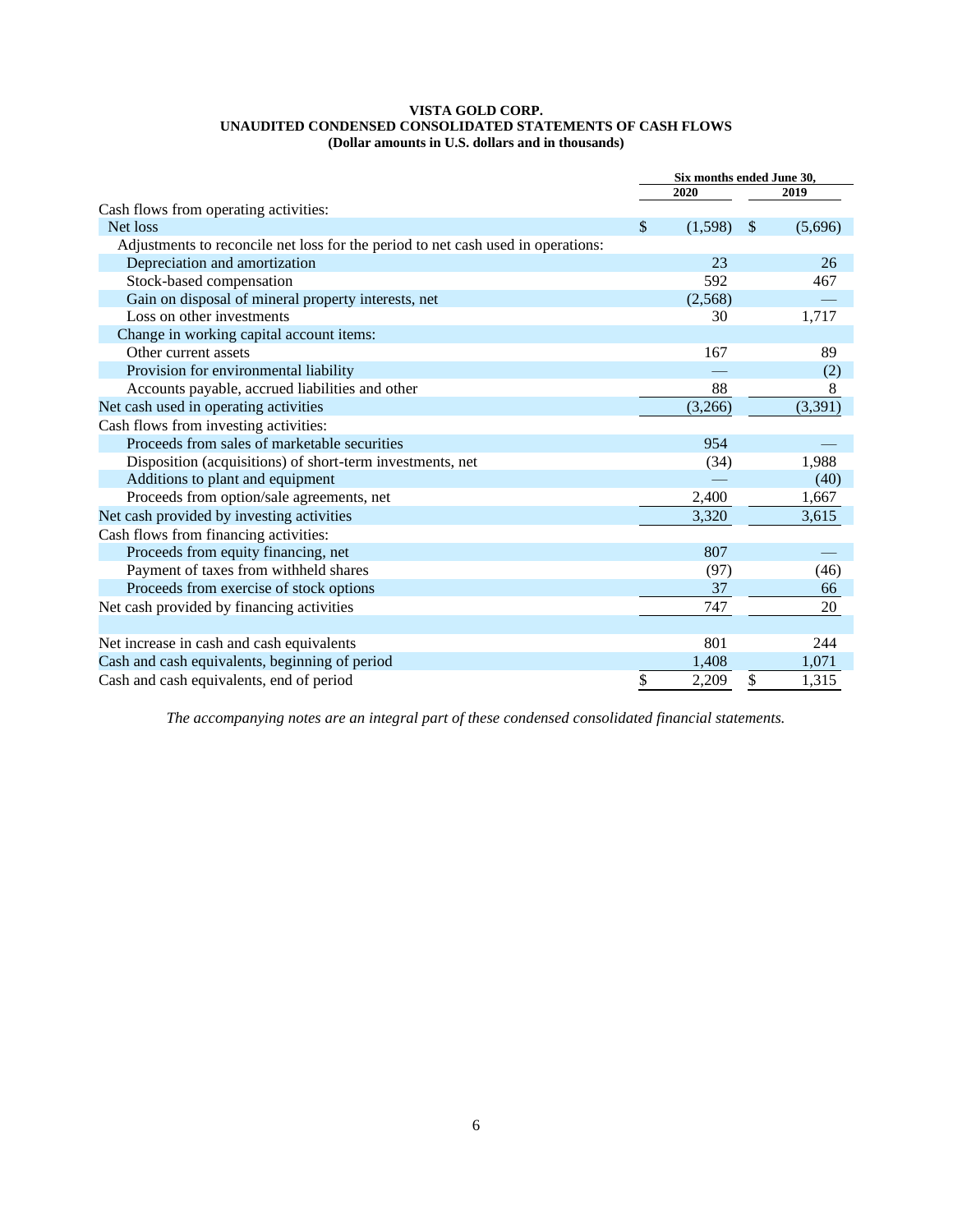## **VISTA GOLD CORP. NOTES TO UNAUDITED CONDENSED CONSOLIDATED FINANCIAL STATEMENTS (Dollar amounts in U.S. dollars and in thousands, except share amounts and per ounce amounts)**

## **1.** *Nature of Operations and Basis of Presentation*

Vista Gold Corp. and its subsidiaries (collectively, "Vista," the "Company," "we," "our," or "us") operate in the gold mining industry. We are focused on evaluation, acquisition, exploration and advancement of gold exploration and potential development projects, which may lead to gold production or value adding strategic transactions such as earn-in right agreements, option agreements, leases to third parties, joint venture arrangements with other mining companies, or outright sales of assets for cash and/or other consideration. We look for opportunities to improve the value of our gold projects through exploration drilling and/or technical studies focused on optimizing previous engineering work. We do not currently generate cash flows from mining operations.

The Company's flagship asset is its 100% owned Mt Todd gold project ("Mt Todd" or the "Project") in Northern Territory, Australia. Mt Todd is the largest undeveloped gold project in Australia and, if developed as presently designed, is projected to produce an estimated 5.3 million ounces of gold from proven and probable reserves over a 13-year mine life. Since acquiring Mt Todd in 2006, we have invested substantial financial resources to systematically explore, evaluate, engineer, permit and de-risk the Project. We believe these efforts have increased the total gold resources and reserves, added substantially to the underlying value of the Project, and demonstrated strong development potential.

In September 2019, Vista announced the positive results of an updated preliminary feasibility study (the "2019 PFS") for Mt Todd. The improvements reflected in the 2019 PFS included increased estimated gold recovery and production. The Mt Todd mine operated previously and the 2019 PFS contemplates utilizing certain existing infrastructure from that operation, which we expect to considerably reduce the Project's estimated development costs.

Vista also holds a number of non-core assets. As of June 30, 2020, the Company held 4.7 million common shares of Midas Gold Corp. ("Midas Gold Shares"), a non-core project in Mexico subject to a third-party option agreement, royalty interests in the United States and Indonesia, mill equipment not in use and listed for sale, and miscellaneous holdings of third-party equity securities.

The interim Condensed Consolidated Financial Statements ("interim statements") of the Company are unaudited. In the opinion of management, all adjustments and disclosures necessary for a fair presentation of these interim statements have been included. The results reported in these interim statements are not necessarily indicative of the results that may be reported for the entire year. These interim statements should be read in conjunction with the Company's Consolidated Financial Statements for the year ended December 31, 2019 as filed with the United States Securities and Exchange Commission and Canadian securities regulatory authorities on Form 10-K (the "2019 Financial Statements"). The yearend balance sheet data was derived from audited financial statements and, in accordance with the instructions to Form 10- Q, certain information and footnote disclosures required by United States generally accepted accounting principles have been condensed or omitted.

References to \$ are to United States dollars and A\$ are to Australian dollars.

## *2. Significant Accounting Policies*

Significant accounting policies are included in the 2019 Financial Statements.

## *3. Short-term and Other Investments*

#### *Short-term investments*

As of June 30, 2020, and December 31, 2019, the amortized cost basis of our short-term investments was \$3,294 and \$3,260, respectively, which approximates fair value. Short-term investments at June 30, 2020 and December 31, 2019 were comprised of U.S. and Australian government treasury securities and certificates of deposit, all of which had maturity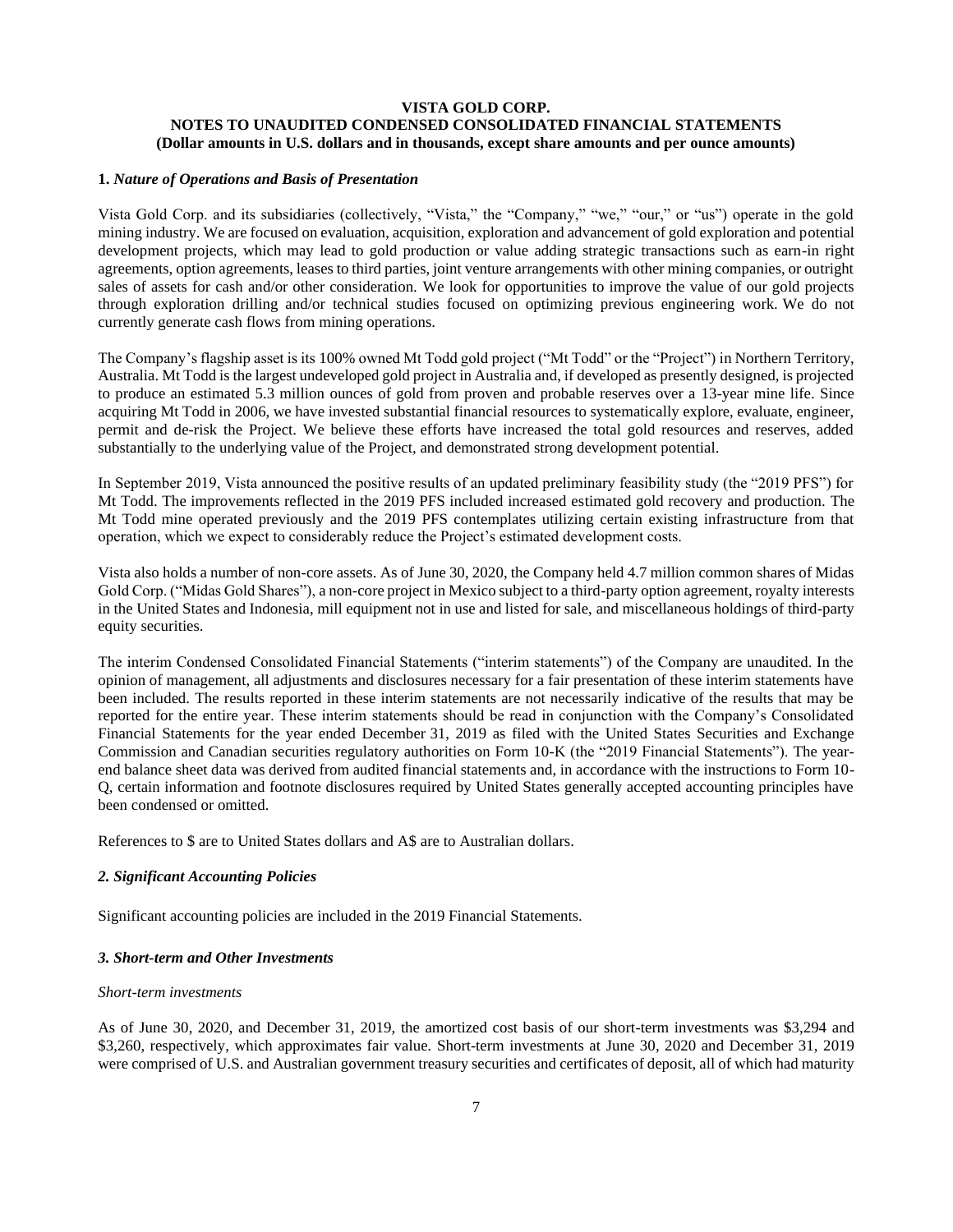dates on the date of purchase greater than 90 days but less than one year. Investments with maturity dates of 90 days or less are included in cash and cash equivalents.

#### *Other investments*

The Company's investments in Midas Gold Shares and Nusantara Resources Limited shares ("Nusantara Shares") were recorded at fair value in the Condensed Consolidated Balance Sheets. Subsequent changes in fair value were recorded in the Condensed Consolidated Statements of Comprehensive Income/(Loss) in the period in which they occurred.

As of June 30, 2020, and December 31, 2019, the Company held 4,667,615 and 6,882,115 Midas Gold Shares, respectively. The Company also held 1,333,334 Nusantara Shares as of June 30, 2020 and December 31, 2019. The fair value of other investments was \$2,692 and \$3,676 as of June 30, 2020 and December 31, 2019, respectively. During the three months ended June 30, 2020, the Company sold 1,572,500 Midas Gold Shares for net proceeds of \$654, at a gain of \$135 based on the most recent measurement period of March 31, 2020. During the six months ended June 30, 2020, the Company sold 2,214,500 Midas Gold Shares for net proceeds of \$954, at a gain of \$120 based on the most recent measurement periods of March 31, 2020 and December 31, 2019. Cumulative realized loss since acquisition of these Midas Gold Shares in April 2011 was \$4,730, of which \$4,850 was recognized in previous periods as unrealized loss, net. No Midas Gold Shares were sold during the three and six months ended June 30, 2019.

#### **4.** *Mineral Properties*

### *Mt Todd, Northern Territory, Australia*

The capitalized mineral property values are as follows:

|                    | <b>At June 30, 2020</b> | <b>At December 31, 2019</b> |
|--------------------|-------------------------|-----------------------------|
| Mt Todd, Australia | 146                     | $-146$                      |
|                    |                         |                             |

Vista acquired Mt Todd in March 2006. The transaction-related costs of \$2,146 were capitalized as mineral properties. This amount included the purchase price, costs associated with related commitments, and transaction costs. Since 2006, the Company has systematically advanced the project through exploration, metallurgical testing, engineering, and site management activities. Costs associated with these activities were charged to expense as incurred. See Note 8 for other commitments to the Jawoyn Association Aboriginal Corporation (the "JAAC").

#### *Guadalupe de Los Reyes, Sinaloa, Mexico*

As of June 30, 2020, the Company held the Guadalupe de los Reyes gold and silver project in Sinaloa, Mexico ("Los Reyes"), which was subject to an agreement with Prime Mining Corporation ("Prime Mining"). In June 2020, the Company amended the agreement to accelerate Prime Mining's final \$1,500 payment required to complete the purchase of Los Reyes and to require additional payments of \$2,100 by Prime Mining in lieu of Vista being granted certain royalty and back-in rights, with \$1,100 due in January 2021 and \$1,000 due in July 2021. The previous \$4,500 paid to date was applied first to reduce our carrying value to zero, with the remaining \$2,892 recorded as a deferred option gain. The Company received the final \$1,500 purchase price payment in July 2020 and transferred control of the Los Reyes project to Prime Mining. With transfer of control, Vista will recognize the \$2,892 deferred option gain as income during the three months ending September 30, 2020.

#### *Awak Mas, Sulawesi, Indonesia*

Vista holds a net smelter return royalty ("NSR") on the Awak Mas project in Indonesia. During 2019, Vista and the holder of Awak Mas amended the original royalty agreement to allow the holder or a nominated party to make a \$2,400 payment to Vista by April 30, 2020 to cancel a 1% NSR on the first 1,250,000 ounces produced at Awak Mas and a 1.25% NSR on the next 1,250,000 ounces produced. On May 5, 2020, the Company received \$2,400 to cancel the related 1% NSR and 1.25% NSR. The gain recognized upon receipt of this payment was \$2,568, which included the \$2,400 payment plus \$168 of previously deferred option gain. The holder of Awak Mas or a nominated party now has the right to cancel the remaining 1% NSR and 1.25% NSR for an additional payment of \$2,500 by April 30, 2021, at which time the Company will recognize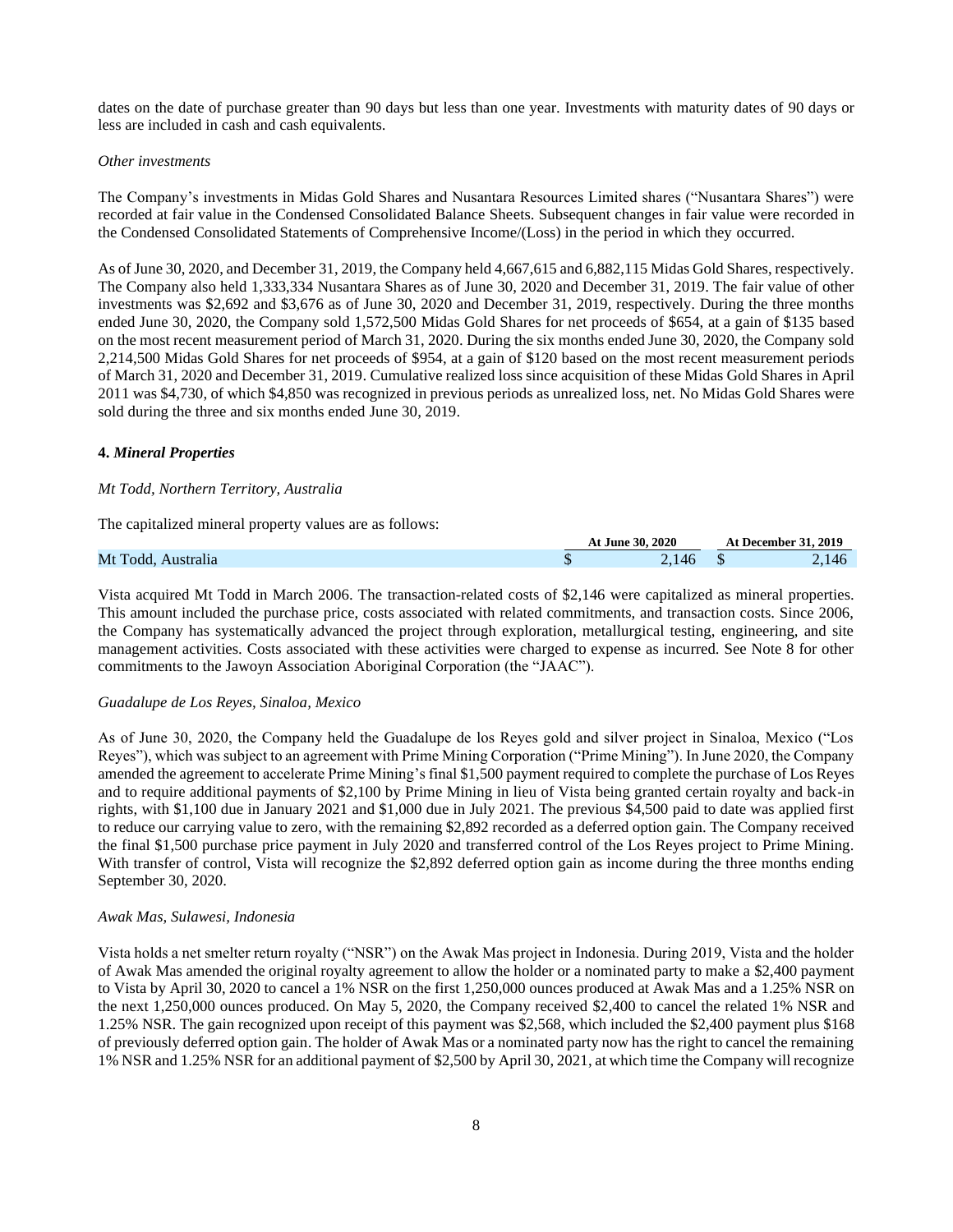a gain for this amount and \$68 that is currently carried as deferred option gain. If the holder does not make this final payment by April 30, 2021, Vista will retain the remaining royalty interests.

### **5.** *Plant and Equipment*

|                             |        | <b>June 30, 2020</b> |              |  |       |  | <b>December 31, 2019</b> |  |              |  |            |  |
|-----------------------------|--------|----------------------|--------------|--|-------|--|--------------------------|--|--------------|--|------------|--|
|                             |        | Accumulated          |              |  |       |  | <b>Accumulated</b>       |  |              |  |            |  |
|                             | Cost   |                      | depreciation |  | Net   |  | Cost                     |  | depreciation |  | <b>Net</b> |  |
| Mt Todd, Australia          | 5.237  |                      | 5.137        |  | 100   |  | 5.237                    |  | 5.114        |  | 123        |  |
| Corporate, United States    | 333    |                      | 333          |  |       |  | 333                      |  | 333          |  |            |  |
| Used mill equipment, Canada | 5,500  |                      |              |  | 5.500 |  | 5,500                    |  |              |  | 5,500      |  |
|                             | 11,070 |                      | 5.470        |  | 5.600 |  |                          |  | 5.447        |  | 5.623      |  |

### **6.** *Common Shares*

#### *Equity Financing*

Vista previously entered into an at-the-market offering agreement (the "ATM Agreement") with H. C. Wainwright & Co., LLC ("Wainwright"), under which the Company may, but is not obligated to, issue and sell common shares of the Company ("Common Shares") through Wainwright for aggregate sales proceeds of up to \$10,000 (the "ATM Program"). No securities will be offered in Canada under the ATM Agreement. The ATM Agreement was amended in June 2020 to remain in force until terminated by either party. During the three months ended June 30, 2020 the Company sold 1,031,819 Common Shares under the ATM Program for net proceeds of \$807. No offers or sales were made under the ATM Program during the six months ended June 30, 2019. Each sale under the ATM Agreement was made pursuant to an "at the market offering" as defined in Rule 415 under the United States Securities Act of 1933, as amended.

#### *Warrants*

All outstanding warrants totaling 6,514,625 expired unexercised in August 2019.

## *Stock-Based Compensation*

The Company's stock-based compensation plans include: restricted share units ("RSUs") currently outstanding under the Company's long term equity incentive plan ("LTIP"), deferred share units ("DSUs") issuable pursuant to the Company's deferred share unit plan ("DSU Plan") and stock options ("Stock Options") issuable under the Company's stock option plan (the "Plan"). Stock-based compensation may be issued to our directors, officers, employees and consultants. The maximum number of Common Shares that may be reserved for issuance under these stock-based compensation plans is a variable number equal to 10% of the issued and outstanding Common Shares on a non-diluted basis at any one time. Vista also issued phantom units in 2018 to be settled in cash over a three-year term. Stock-based compensation and phantom units may be granted from time to time at the discretion of the Board of Directors of the Company (the "Board"), with vesting provisions as determined by the Board.

Stock-based compensation expense for the three and six months ended June 30, 2020 and 2019 was:

|                        | Three Months Ended June 30, |    |      |  | Six Months Ended June 30, |   |      |  |
|------------------------|-----------------------------|----|------|--|---------------------------|---|------|--|
|                        | 2020                        |    | 2019 |  | 2020                      |   | 2019 |  |
| Restricted share units | 180                         | ۰D | 126  |  | 331                       | S | 127  |  |
| Deferred share units   |                             |    | 209  |  | 209                       |   | 209  |  |
| <b>Stock Options</b>   | 22                          |    | 81   |  | 52                        |   | 131  |  |
|                        | 202                         |    | 416  |  | 592                       |   | 467  |  |
|                        |                             |    |      |  |                           |   |      |  |
| Phantom units          | 35                          |    | 22   |  | 34                        |   | 44   |  |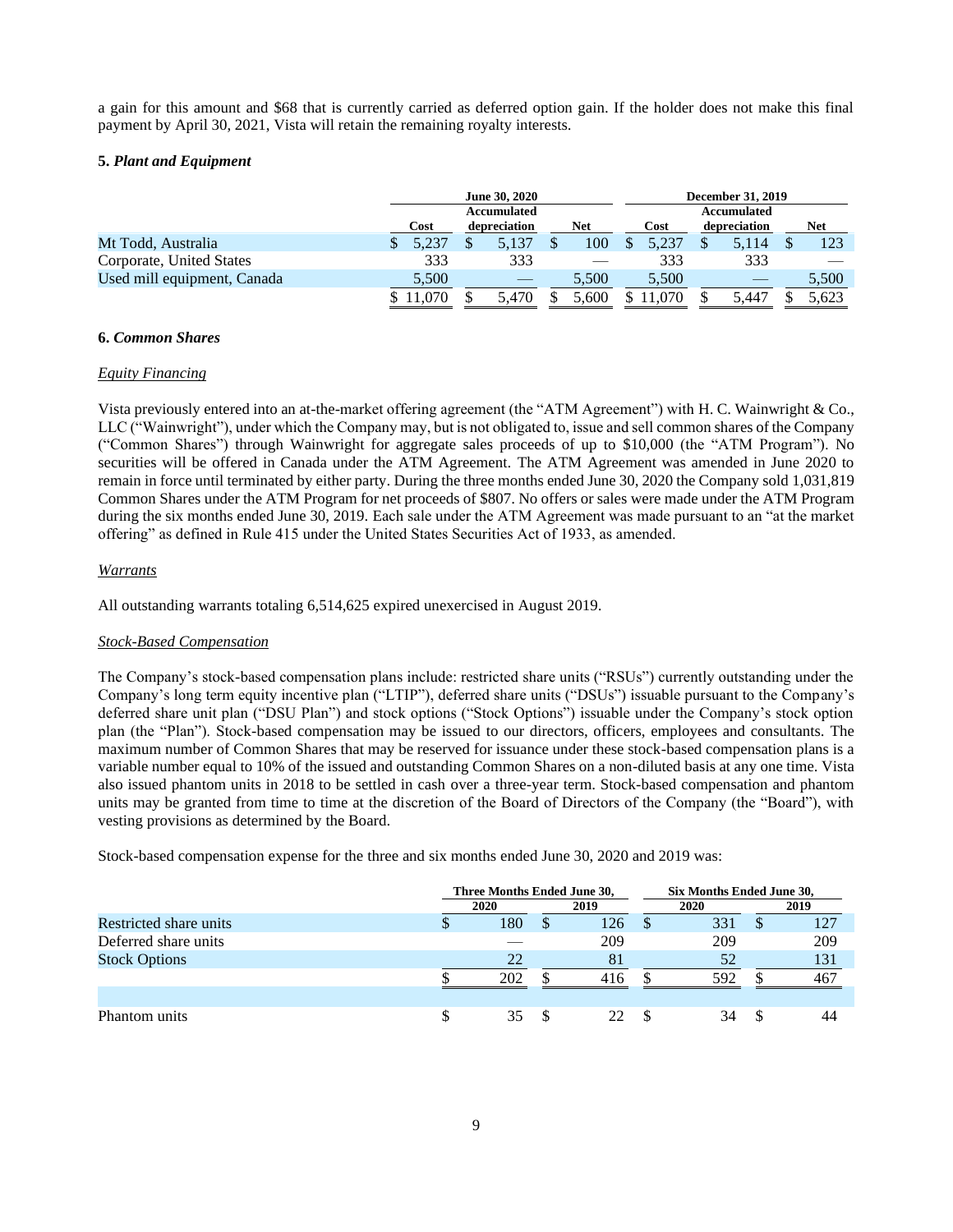As of June 30, 2020, unrecognized compensation expense for RSUs, Stock Options, and phantom units was \$622, \$12, and \$60, respectively, which is expected to be recognized over weighted average periods of 1.3, 0.6, and 0.5 years, respectively.

**Weighted average**

### *Restricted Share Units*

The following table summarizes RSU activity:

|                                | <b>Number</b><br>of RSUs | <i>v</i> eigned average<br>grant-date fair<br>value per RSU |
|--------------------------------|--------------------------|-------------------------------------------------------------|
| Unvested - December 31, 2018   | 1,002,670                | 0.78<br>\$                                                  |
| Granted                        | 1,412,500                | 0.49                                                        |
| Cancelled/forfeited            | (657,573)                | 0.76                                                        |
| Vested, net of shares withheld | (266, 296)               | 0.84                                                        |
| Unvested - December 31, 2019   | 1.491.301                | 0.51<br><sup>S</sup>                                        |
| Granted                        | 1,609,000                | 0.41                                                        |
| Cancelled/forfeited            | (211,019)                | 0.57                                                        |
| Vested, net of shares withheld | (316,313)                | 0.57                                                        |
| Unvested - June $30, 2020$     | 2,572,969                | 0.43<br><sup>S</sup>                                        |

During the six months ended June 30, 2020 and 2019, the Company withheld Common Shares with an equivalent value to meet employee withholding tax obligations of \$97 and \$46, respectively, that resulted upon vesting of RSUs during the period. Common Shares withheld are considered cancelled/forfeited.

## *Deferred Share Units*

The DSU Plan provides for granting of DSUs to non-employee directors. DSUs vest immediately, however the Company will issue one Common Share for each DSU only after the non-employee director has ceased to be a director of the Company. In March 2020, the Board granted 360,000 DSUs and the Company recognized \$209 in DSU expense. In May 2019, the Board granted 366,000 DSUs and the Company recognized \$209 in DSU expense.

The following table summarizes DSU activity:

|                                 | Number of<br><b>DSUs</b> | <b>Weighted average</b><br>grant-date fair<br>value per DSU |
|---------------------------------|--------------------------|-------------------------------------------------------------|
| Unvested - December 31, 2018    |                          |                                                             |
| Granted                         | 366,000                  | 0.57                                                        |
| Outstanding - December 31, 2019 | 366,000                  | 0.57                                                        |
| Granted                         | 360,000                  | 0.58                                                        |
| Outstanding - June 30, 2020     | 726,000                  | 0.57                                                        |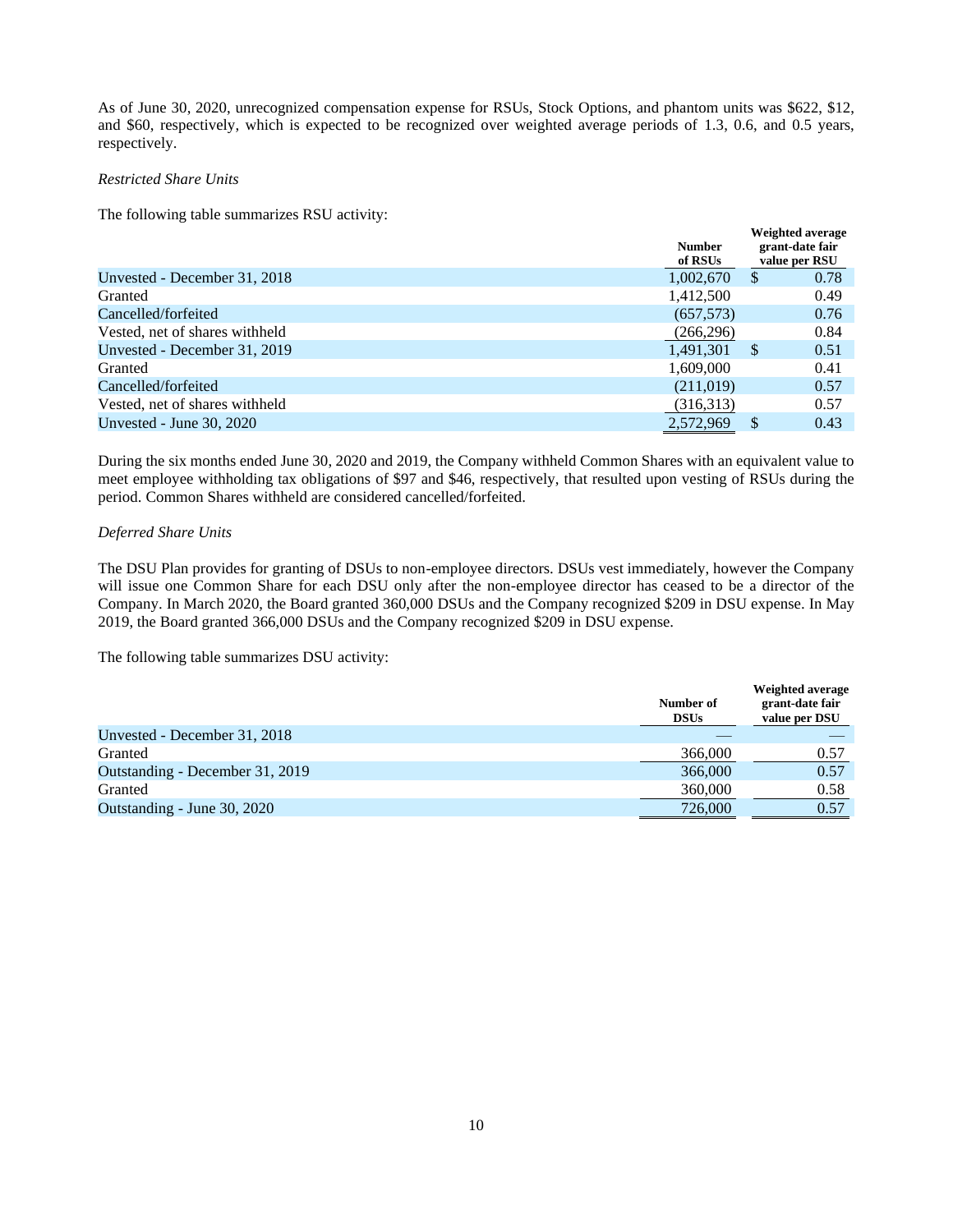## *Stock Options*

The following table summarizes option activity:

|                                 | Number of<br>options | <b>Weighted average</b><br>exercise price<br>per option | <b>Weighted average</b><br>remaining<br>contractual term<br>(vears) | Aggregate<br>intrinsic<br>value |
|---------------------------------|----------------------|---------------------------------------------------------|---------------------------------------------------------------------|---------------------------------|
| Outstanding - December 31, 2018 | 1,319,149            | 0.71                                                    | 3.84                                                                | <sup>\$</sup>                   |
| Granted                         | 350,000              | 0.73                                                    |                                                                     |                                 |
| Exercised                       | (163, 667)           | 0.54                                                    |                                                                     | 33                              |
| Cancelled/Forfeited             | (16,667)             | 0.75                                                    |                                                                     |                                 |
| Expired                         | (51, 815)            | 0.70                                                    |                                                                     | $\overline{2}$                  |
| Outstanding - December 31, 2019 | 1,437,000            | S.<br>0.73                                              | 3.49                                                                | 35<br>\$                        |
| Granted                         | 50,000               | 0.51                                                    |                                                                     |                                 |
| Exercised                       | (50,000)             | 0.75                                                    |                                                                     | 9                               |
| Cancelled/Forfeited             | (70,000)             | 1.02                                                    |                                                                     |                                 |
| Outstanding - June 30, 2020     | 1,367,000            | \$<br>0.71                                              | 3.14                                                                | 179<br>S                        |
| Exercisable - June 30, 2020     | 1,236,335            | \$<br>0.72                                              | 3.09                                                                | \$<br>150                       |

The following table summarizes unvested option activity:

|                              | Number of<br>options | Weighted<br>average<br>grant-date<br>fair value<br>per option | Weighted<br>average<br>remaining<br>amortization<br>period<br>(years) |
|------------------------------|----------------------|---------------------------------------------------------------|-----------------------------------------------------------------------|
| Unvested - December 31, 2018 | 759,669              | 0.45<br>S.                                                    | 1.14                                                                  |
| Granted                      | 350,000              | 0.30                                                          |                                                                       |
| Cancelled/Forfeited          | (35,000)             | 0.43                                                          |                                                                       |
| Vested                       | (560, 665)           | 0.41                                                          |                                                                       |
| Unvested - December 31, 2019 | 514,004              | <sup>\$</sup><br>0.40                                         | 0.61                                                                  |
| Granted                      | 50,000               | 0.20                                                          |                                                                       |
| Vested                       | (433,339)            | 0.40                                                          |                                                                       |
| Unvested - June $30, 2020$   | 130,665              | 0.33                                                          | 0.55                                                                  |

The fair value of stock options granted is estimated at the grant date using the Black-Scholes option pricing model. Option grants made during the six months ended June 30, 2020 and 2019 used the following weighted average assumptions:

|                            |         | <b>June 30,</b> |
|----------------------------|---------|-----------------|
|                            | 2020    | 2019            |
| <b>Expected volatility</b> | 64.1 %  | 61.1 %          |
| Risk-free interest rate    | $0.3\%$ | 2.0 %           |
| Expected life (years)      | 2.6     | 2.8             |
| Dividend yield             | $0\%$   | $0\%$           |
| Forfeiture assumption      | $0\%$   | $0\%$           |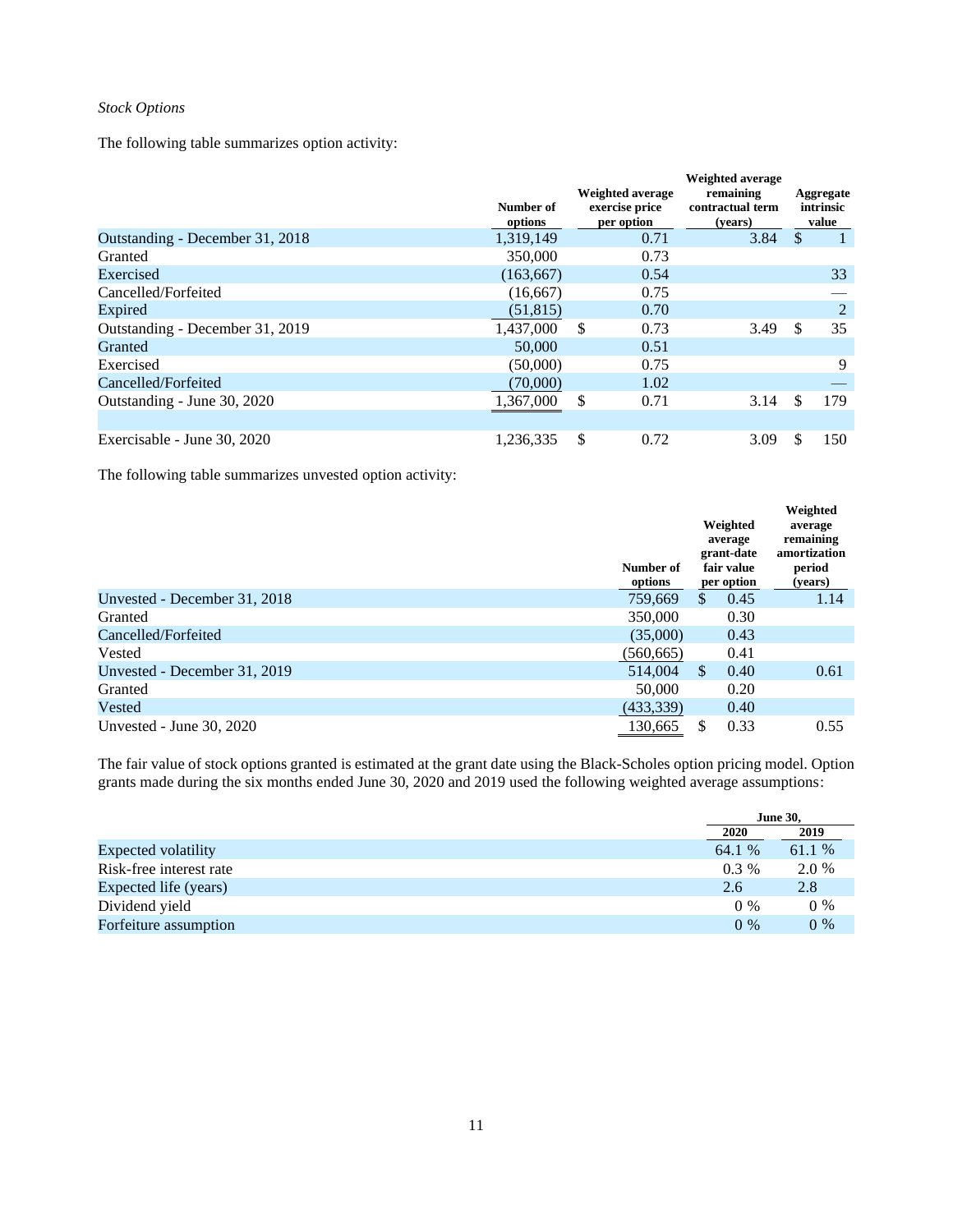#### *Phantom Units*

A summary of unvested phantom units as of June 30, 2020 is set forth in the following table:

|                              |               | Weighted average<br>remaining |
|------------------------------|---------------|-------------------------------|
|                              | Number of     | vesting term                  |
|                              | phantom units | (years)                       |
| Unvested - December 31, 2018 | 265,000       |                               |
| Cancelled/forfeited          | (32,667)      |                               |
| Vested                       | (88, 333)     |                               |
| Unvested - December 31, 2019 | 144,000       | 1.00                          |
| Unvested - June $30, 2020$   | 144,000       | 0.50                          |

#### *Earnings Per Share*

The Company calculated quarter-to-date basic earnings per share for the three months ended June 30, 2020 asthe difference between the loss per share of (\$0.02) for the six months ended June 30, 2020 and the loss per share of (\$0.03) for the three months ended March 31, 2020, resulting in \$0.01 of basic net income per share for the three months ended June 30, 2020.

## **7.** *Provision for Environmental Liability*

Vista maintains a \$240 provision for reclamation costs attributable to certain mining claims previously held by the Company should no other potentially responsible parties be identified.

## **8.** *Commitments and Contingencies*

Our exploration and development activities are subject to various laws and regulations governing the protection of the environment. These laws and regulations are continually changing and are generally becoming more restrictive. As such, future expenditures that may be required for compliance with these laws and regulations cannot be predicted. We conduct our operations in an effort to minimize effects on the environment and believe our operations are in compliance with applicable laws and regulations in all material respects.

Under our agreement with the JAAC, the JAAC will be entitled to an annual cash payment, or payment in kind, equal to 1% of the value of the annual gold production from the current mining licenses, and a 1% NSR on other metals, subject to a minimum payment of A\$50 per year. In addition, our agreement requires that we offer the JAAC the opportunity to establish a joint venture with Vista holding a 90% participating interest and the JAAC holding a 10% participating interest in Mt Todd.

## **9.** *Fair Value Accounting*

The following table sets forth the Company's assets measured at fair value by level within the fair value hierarchy.

|                   |              | Fair value at June 30, 2020     |                |  |  |  |  |  |
|-------------------|--------------|---------------------------------|----------------|--|--|--|--|--|
|                   | <b>Total</b> | <b>Level 1</b>                  | <b>Level 3</b> |  |  |  |  |  |
| Other investments | 2.692        | 2.692                           |                |  |  |  |  |  |
|                   |              | Fair value at December 31, 2019 |                |  |  |  |  |  |
|                   | <b>Total</b> | <b>Level 1</b>                  |                |  |  |  |  |  |
| Other investments | 3.676<br>J.  | 3.676                           |                |  |  |  |  |  |

Our investment in Midas Gold Shares and Nusantara Shares are classified as Level 1 of the fair value hierarchy as they are valued at quoted market prices in an active market.

There have been no transfers between levels in 2020, nor have there been any changes in valuation techniques.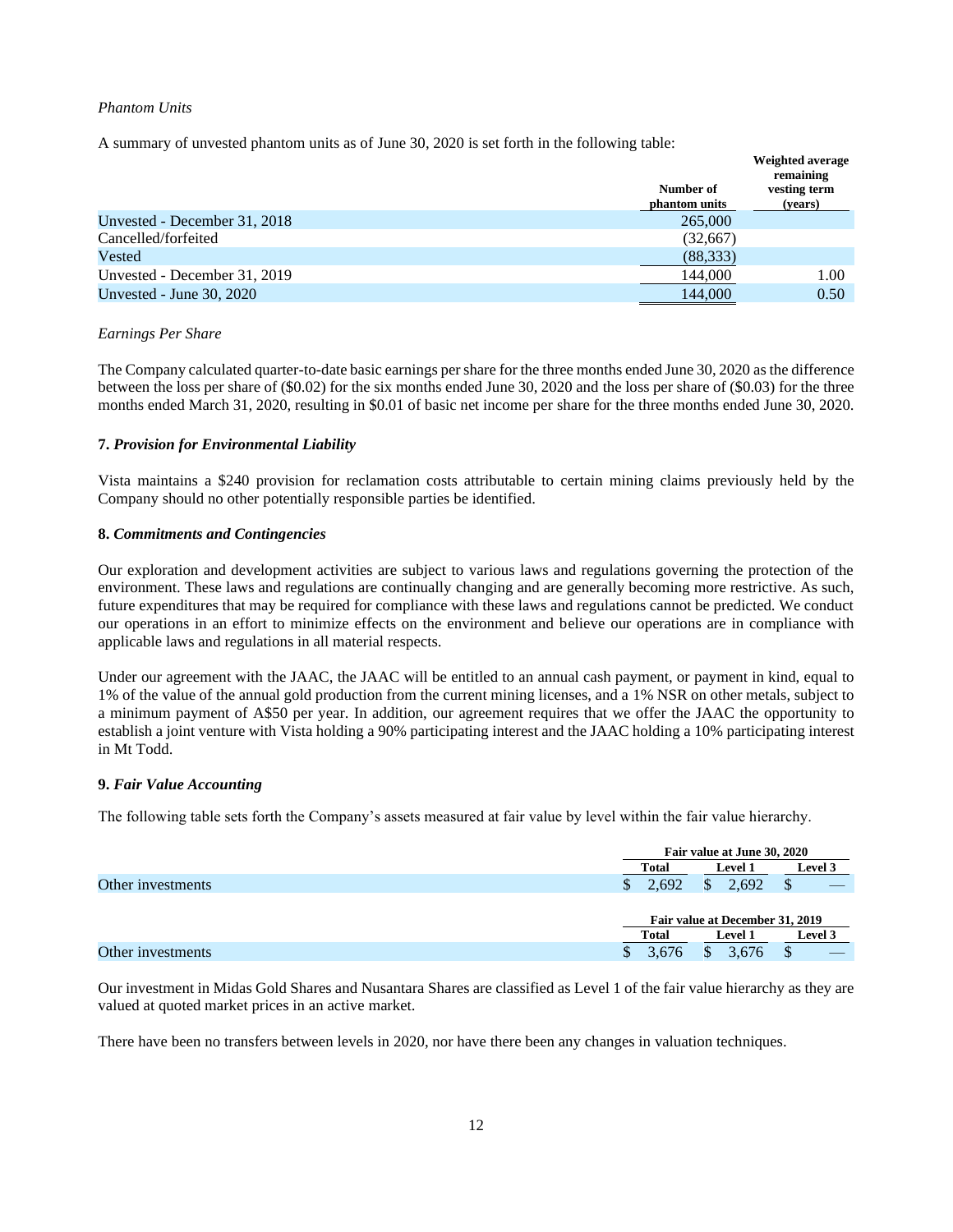## **10.** *Geographic and Segment Information*

The Company has one reportable operating segment. We evaluate, acquire, explore and advance gold exploration and potential development projects, which may lead to gold production or value adding strategic transactions. These activities are currently focused principally in Australia. We reported no revenues during the three and six months ended June 30, 2020 and 2019. Geographic location of mineral properties and plant and equipment is provided in Notes 4 and 5, respectively.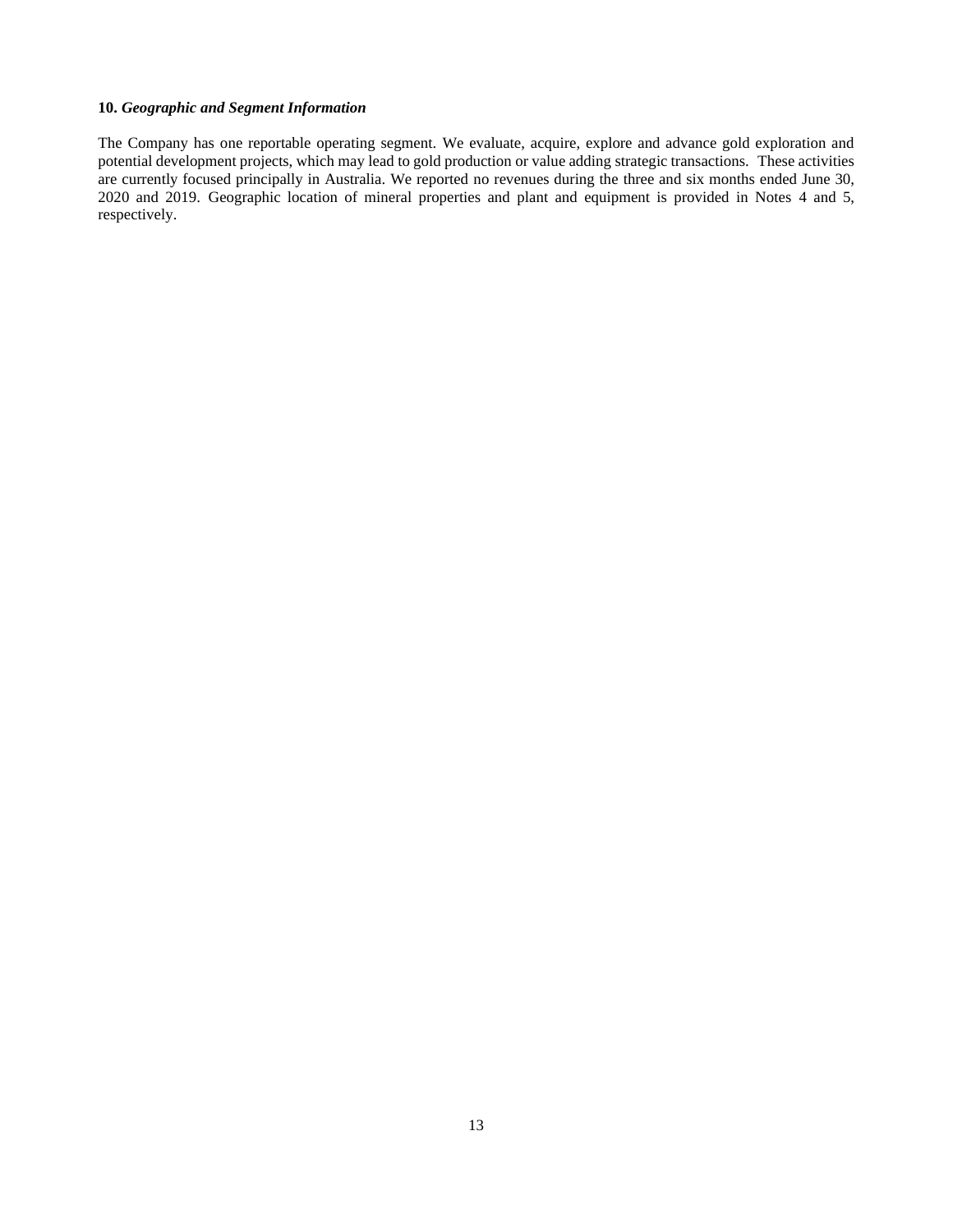## <span id="page-13-0"></span>**ITEM 2. MANAGEMENT'S DISCUSSION AND ANALYSIS OF FINANCIAL CONDITION AND RESULTS OF OPERATIONS.**

*The following discussion and analysis should be read in conjunction with our unaudited condensed consolidated financial statements for the six months ended June 30, 2020, and the related notes thereto, which have been prepared in accordance with generally accepted accounting principles in the United States. This discussion and analysis contains forward-looking statements and forward-looking information that involve risks, uncertainties and assumptions. Our actual results may differ materially from those anticipated in these forward-looking statements and information as a result of many factors. See section heading "Note Regarding Forward-Looking Statements" below.*

## *All dollar amounts stated herein are in U.S. dollars in thousands, except per share and per ounce amounts and currency exchange rates unless specified otherwise. References to \$ are to United States dollars and to A\$ are to Australian dollars.*

## **Overview**

Vista Gold Corp. and its subsidiaries (collectively, "Vista," the "Company," "we," "our," or "us") operate in the gold mining industry. We are focused on evaluation, acquisition, exploration and advancement of gold exploration and potential development projects, which may lead to gold production or value adding strategic transactions such as earn-in right agreements, option agreements, leases to third parties, joint venture arrangements with other mining companies, or outright sales of assets for cash and/or other consideration. We look for opportunities to improve the value of our gold projects through exploration drilling and/or technical studies focused on optimizing previous engineering work. We do not currently generate cash flows from mining operations.

The Company's flagship asset is its 100% owned Mt Todd gold project ("Mt Todd" or the "Project") in the Northern Territory, Australia. Mt Todd is the largest undeveloped gold project in Australia and, if developed as presently designed, is projected to produce an estimated 5.3 million ounces of gold from proven and probable reserves over a 13-year mine life. Since acquiring Mt Todd in 2006, we have invested substantial financial resources to systematically explore, evaluate, engineer, permit and de-risk the Project. Reflecting our commitment to this asset, Vista has invested nearly \$100 million to date. We believe these efforts have increased the total gold resources and reserves, added substantially to the underlying value of the Project and demonstrated strong development potential.

In September 2019, Vista announced the positive results of an updated preliminary feasibility study (the "2019 PFS") for Mt Todd. The improvements reflected in the 2019 PFS included increased estimated gold recovery and production. The Mt Todd mine site operated previously and the 2019 PFS contemplates utilizing certain existing infrastructure from that operation, which we expect to considerably reduce the Project's estimated development costs.

In addition to the technical advancements of the Project, Vista has invested significant resources in water treatment and management, biodiversity and social programs. This has earned Vista much goodwill and praise from the traditional aboriginal land owners, local communities and NT Government, creating a strong social license.

Currently, project optimization and permitting are nearing completion. Vista continues to advance and de-risk Mt Todd and is well positioned in the current gold environment to consider prospective development partners who we believe will recognize the value of Mt Todd. We are focused on realizing value for the Project that appropriately rewards shareholders and will continue to efficiently advance Mt Todd until this objective is achieved.

Vista holds a number of non-core assets. Among these assets are common shares of Midas Gold Corp. ("Midas Gold Shares"). In April 2011, we contributed our Yellow Pine assets in Idaho to Midas Gold Corp. and participated in a concurrent private placement that resulted in Vista owning 31.8 million Midas Gold Shares. Total consideration paid by Vista was \$4,300. Since acquisition through June 30, 2020, Vista monetized 27.1 million Midas Gold Shares for net proceeds of \$14,698. As of June 30, 2020, the Company's held 4.7 million Midas Gold Shares with a fair value of \$2,380.

Other non-core assets held at June 30, 2020 included a gold/silver project in Mexico, royalty interests in the United States and Indonesia, mill equipment not in use and listed for sale, and other holdings of third-party equity securities.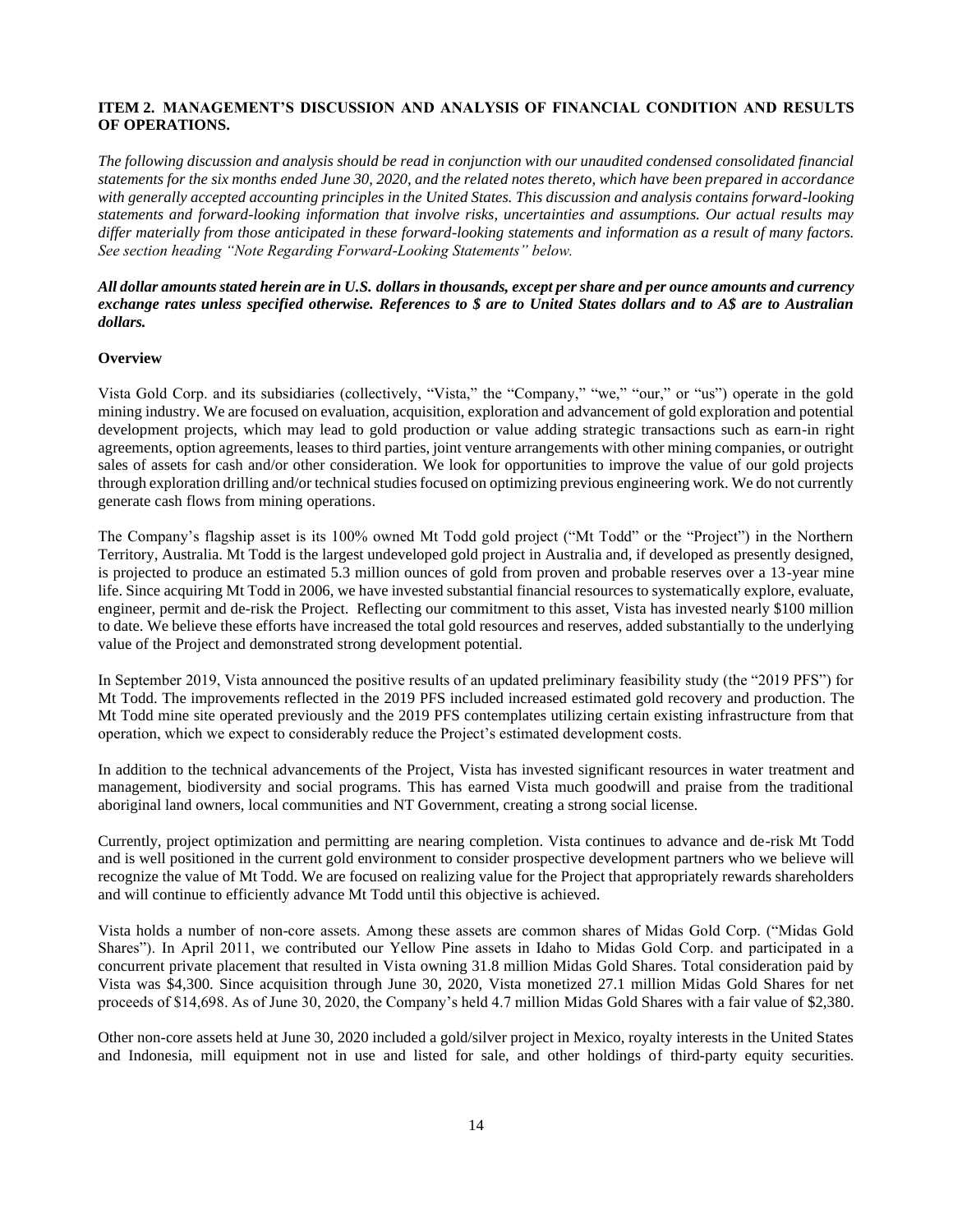Management's objective is to monetize these non-core assets as a means to generate working capital in a non-dilutive manner. As of June 30, 2020, we had agreements in place to provide for up to \$6,100 over approximately the next year for our interests in Mexico and Indonesia. Management continues to seek opportunities to monetize the other non-core assets.

## **COVID-19 Pandemic Update**

The COVID-19 pandemic continues to have a significant impact on human life and health, and on the global economy, financial markets and commodities. The full extent and impact of the COVID-19 pandemic in human and financial terms remains unknown. The slowdown in economic activity resulting from the global response to slow the spread of COVID-19 has elevated the prospects of a severe global recession, which has caused many countries to introduce economic stimulus measures. Financial, oil and certain other commodity markets have declined significantly and remain highly volatile. Precious metals, while volatile, have generally demonstrated an upward trend.

The global response undertaken to slow the spread of COVID-19 commonly includes travel restrictions, stay-at-home orders and social distancing. These and other actions caused many entities to temporarily suspend operations, re-direct resources and defer activities. Many entities have re-started operations in some capacity, but have and will continue to incur adverse financial results. The impact on investors, banking institutions, businesses, the global economy or financial and commodity markets may have a material adverse impact on the Company's financial condition and results of operations.

Vista's response to the COVID-19 pandemic has been to ensure the health and safety of its employees and other stakeholders. Corporate activities continue with personnel working remotely and on a limited in-office basis. Corporate travel and participation in conferences has been replaced by video conferencing. In Australia, Mt Todd is classified as a critical business and is operating under a COVID-19 Management and Mitigation Plan. Direct costs to implement this plan were minimal. To date, our workforce remains healthy. Vista experienced a decline in the value of its other investments during the initial stages of the pandemic, but has since seen the share prices of its other investments recover to pre-pandemic levels. Management expects to incur ongoing costs while certain corporate objectives, including efforts to seek a strategic development partner, are delayed. These and other conditions may ultimately have a material adverse impact on the Company's financial condition and results of operations. See "Liquidity and Capital Resources" and "Risk Factors" for additional information.

## **Results from Operations**

## *Summary*

Consolidated net income (loss) for the three months ended June 30, 2020 and 2019 was \$1,902 and \$(3,044) or \$0.01 and \$(0.03) per basic share, respectively. Consolidated net loss for the six months ended June 30, 2020 and 2019 was \$1,598 and \$5,696 or \$0.02 and \$0.06 per basic share, respectively. The three and six-month period ended June 30, 2020 included a gain of \$2,568 associated with partial cancellation of the Company's royalties on the Awak Mas project in Indonesia. The principal components of these year-over-year changes are discussed below.

The Company had working capital of \$4,846 at June 30, 2020. This amount included deferred option gains of \$2,960 related to the Los Reyes and Awak Mas transactions, which will ultimately be recognized as income and not require any use of current assets. Consequently, the components of working capital affecting Vista's liquidity and capital resources at June 30, 2020 included current assets totaling \$8,510 and accounts payable, accrued liabilities and other totaling \$704. The Company had no debt as of June 30, 2020.

## *Operating income and expenses*

#### *Gain on disposition of mineral property interests, net*

In May 2020, the Company received \$2,400 to cancel a 1% net smelter return royalty ("NSR") on the first 1,250,000 gold ounces produced at the Awak Mas project and a 1.25% NSR on the next 1,250,000 gold ounces produced. Including recognition of the associated deferred option gain, the Company recognized a gain of \$2,568 upon receipt of the payment.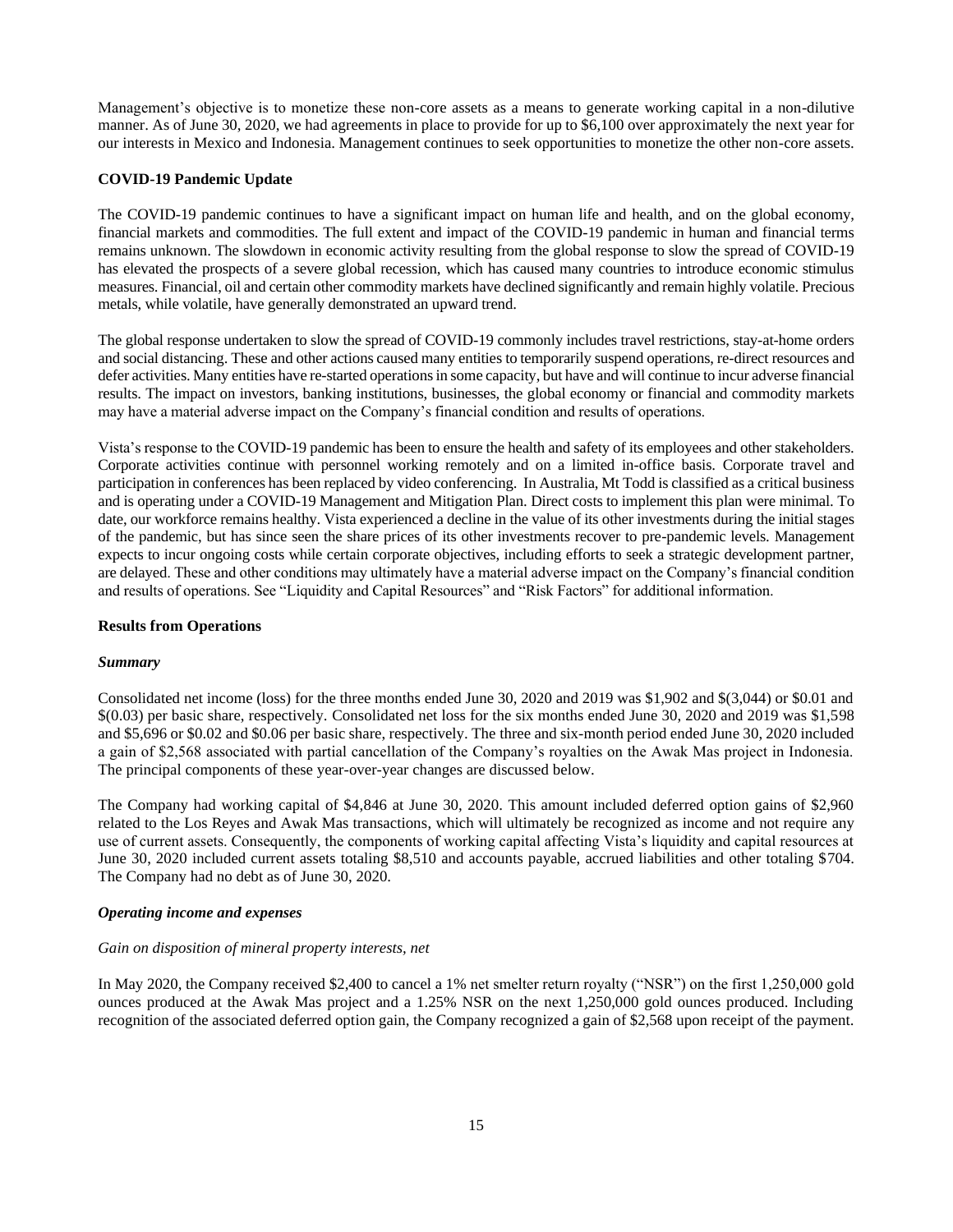#### *Exploration, property evaluation and holding costs*

Exploration, property evaluation and holding costs were \$960 and \$947 during the three months ended June 30, 2020 and 2019, respectively; and \$1,908 and \$1,893 for the six months ended June 30, 2020 and 2019, respectively. These costs remained relatively constant, although the nature of expenses shifted from work associated with the 2019 PFS to activities to finalize the mine management permit and seek a strategic development partner. The minor declines period-over-period are largely the result of a stronger U.S. dollar compared to the Australian dollar.

#### *Corporate administration*

Corporate administration costs were \$877 and \$1,067 during the three months ended June 30, 2020 and 2019, respectively and \$2,253 and \$2,214 during the six months ended June 30, 2020 and 2019, respectively. Administrative expenses were lower during the three months ended June 30, 2020 compared to the same period in 2019 because of \$209 recognized upon issuance of DSUs in May 2019, while a similar DSU-related expense was recognized during the three months ended March 31, 2020. Administrative expenses were generally equal for the six months ended June 30, 2020 and 2019. Reduced travel and investor relations expenses resulting from limitations caused by the COVID-19 pandemic were offset by higher costs for legal and compliance activities.

#### *Non-operating income and expenses*

#### *Gain/(Loss) on other investments*

Gain/(Loss) on other investments was \$1,099 and \$(1,093) for the three months ended June 30, 2020 and 2019, respectively; and \$(30) and \$(1,717) for the six months ended June 30, 2020 and 2019, respectively. These amounts reflect unrealized gains (losses) from changes in fair value of our Midas Gold Shares and Nusantara Resources Limited shares ("Nusantara Shares") and realized gains on sales of a portion of the Midas Gold Shares. The unrealized gain/(loss) on Midas Gold Shares was \$840 and \$(158) for the three and six months ended June 30, 2020, respectively. The unrealized gain on Nusantara Shares was \$124 and \$8 for the three and six months ended June 30, 2020, respectively. No such gains were recorded in 2019. The Company sold 1,572,500 Midas Gold Shares and received net proceeds of \$654 with a realized gain of \$135 during the three months ended June 30, 2020. The Company sold 2,214,500 Midas Gold Shares and received net proceeds of \$954 with a realized gain of \$120 during the six months ended June 30, 2020. There were no Midas Gold Share sales during the three or six months ended June 30, 2019.

#### **Financial Position, Liquidity and Capital Resources**

#### *Operating activities*

Net cash used in operating activities was \$3,266 and \$3,391 for the six months ended June 30, 2020 and 2019, respectively. The slight decline in operating cashflows generally reflects reduced expenditures in U.S. dollar terms due to a stronger U.S. dollar compared to the Australian dollar.

#### *Investing activities*

Net cash provided by investing activities was \$3,320 and \$3,615 for the six months ended June 30, 2020 and 2019, respectively. Sources of cash from investing activities during the six months ended June 30, 2020 were realized through monetization of non-core assets, including \$2,400 for partial cancellation of the Awak Mas royalties and net proceeds of \$954 from sales of 2,214,500 Midas Gold Shares. Net cash provided by investing activities for the six months ended June 30, 2019 include net dispositions of short-term investments of \$1,988 and receipts of \$1,667 under the Los Reyes agreement.

#### *Financing activities*

During the six months ended June 30, 2020 and 2019, net cash of \$747 and \$20, respectively, was provided by financing activities. Cash from financing activities during the six months ended June 30, 2020 included net proceeds of \$807, which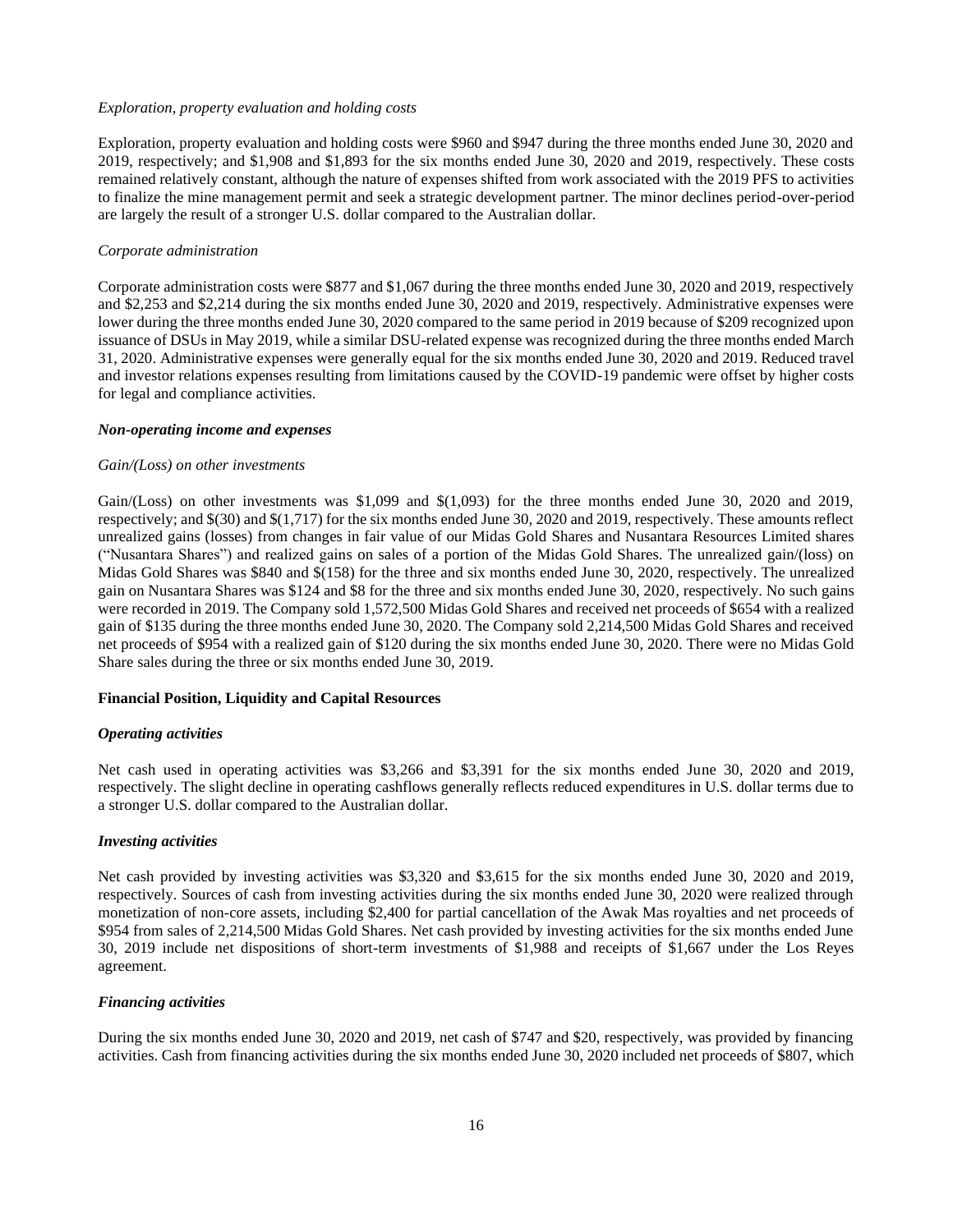was received upon issuance of 1,031,819 common shares of the Company ("Common Shares"). The net amount received during the six months ended June 30, 2019 was proceeds from exercises of stock options, offset by payments of employee withholding tax obligations in lieu of issuing Common Shares.

#### *Liquidity and capital resources*

The Company had working capital of \$4,846 at June 30, 2020. This amount included deferred option gains of \$2,960 related to the Los Reyes and Awak Mas transactions, which will ultimately be recognized as income and not require any use of current assets. Consequently, the components of working capital affecting Vista's liquidity and capital resources at June 30, 2020 included current assets totaling \$8,510 and accounts payable, accrued liabilities and other totaling \$704. This compares to current assets totaling \$8,826 and accounts payable, accrued liabilities and other totaling \$830 as of December 31, 2019. Vista was able to maintain stable current assets and accounts payable, accrued liabilities and other by monetizing a portion of its Awak Mas royalties and Midas Gold Shares; benefiting from an increase in the fair value of Midas Gold Shares held; limited use of its ATM Program (defined below); and maintaining a low expenditure profile. For additional details see the "Results from Operations" section above and the preceding discussions in this section of operating activities, investing activities and financing activities.

Vista's response to the COVID-19 pandemic has been to ensure the health and safety of its employees and other stakeholders. To date, the current direct effect on Vista's liquidity and capital resources has been largely limited to ongoing costs incurred while certain corporate objectives, including efforts to seek a strategic development partner, are delayed. The decline in fair value of Midas Gold Shares recognized by Vista during the three months ended March 31, 2020 substantially reversed during the three months ended June 30, 2020. Despite the limited financial impact on Vista to date and a generally upward trend in the gold price, the duration of global travel restrictions and the pace and extent of economic recovery may affect the Company's ability to raise additional working capital on reasonable terms, or at all, and are likely to continue to delay strategic initiatives at Mt Todd and monetizing non-core assets. Extended delays will continue to affect Vista's liquidity and capital resources and may ultimately have a material adverse effect on Vista's short-term and longterm financial position and results of operations.

Despite these conditions, we believe our existing working capital at June 30, 2020, together with other potential future sources of non-dilutive financing, will be sufficient to fully fund our currently planned corporate expenses and project holding costs, which we expect to be generally consistent with 2019, and discretionary programs for more than 12 months.

The Company continues to focus on monetizing non-dilutive sources of funding. Potential future sources of non-dilutive financing include the sale of Midas Gold Shares, future option payments under the Awak Mas royalty and Los Reyes option agreements, and sales of other non-core assets including our mill equipment and other royalties. Vista received a \$2,400 payment for partial cancellation of the Awak Mas royalty on May 5, 2020. The counterparty now has the right at its discretion to cancel the remaining balance of the royalty for an additional payment of \$2,500 due by April 30, 2021. Should the counterparty not make this \$2,500 payment, Vista retains the remaining royalty interests and can pursue alternative monetization strategies". In June 2020, the Company amended the agreement to accelerate Prime Mining's final \$1,500 payment required to complete the purchase of Los Reyes and to require additional payments of \$2,100 by Prime Mining in lieu of Vista being granted certain royalty and back-in rights, with \$1,100 due in January 2021 and \$1,000 due in July 2021. The Company received the final \$1,500 purchase price payment in July 2020 and transferred control of the Los Reyes project to Prime Mining. Vista will remit approximately \$800 of the final purchase price payment as value added tax, which we expect to recover in normal course. The Company's mill equipment is being marketed by a thirdparty pre-owned mining equipment dealer.

If other potential sources of non-dilutive financing cannot be realized within the timeframe or for the amounts required to meet obligations when due, Vista will need to raise additional capital through equity issuances, or other means. Among other means that are available, the Company has an at-the-market offering agreement (the "ATM Agreement") with H. C. Wainwright & Co., LLC ("Wainwright") to provide additional balance sheet flexibility at a potentially lower cost than other means of equity issuances.

Under the ATM Agreement the Company may, but is not obligated to, issue and sell Common Shares through Wainwright for aggregate sales proceeds of up to \$10,000 (the "ATM Program"). The ATM Agreement was amended in June 2020 to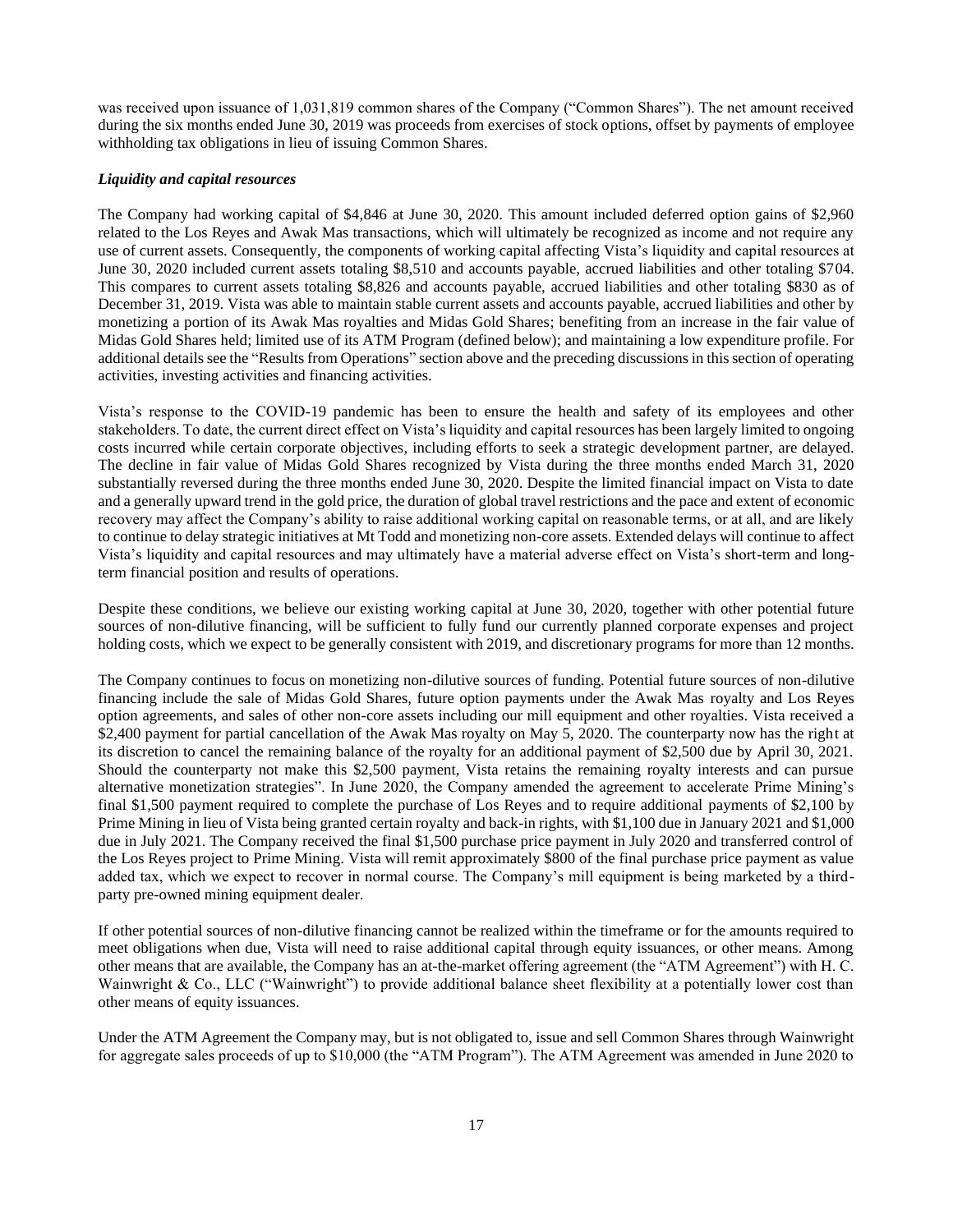remain in force until terminated by either party. During the three months ended June 30, 2020 the Company sold 1,031,819 Common Shares under the ATM Program for net proceeds of \$807. Offers or sales of Common Shares under the ATM Program will be made only in the United States in an "at the market offering" as defined in Rule 415 under the United States Securities Act of 1933, as amended, subject to an effective registration statement under the U.S. Securities Act of 1933, as amended, and no offers or sales of Common Shares under the ATM Agreement will be made in Canada. The Common Shares will be distributed at market prices prevailing at the time of sale.

Vista's viability beyond 12 months is dependent upon our ability to maintain a low expenditure profile, realize value from non-dilutive assets, and, if necessary, issue additional equity or find other means of financing to secure sufficient funding. Our objective is to maintain adequate liquidity and seek to preserve and enhance the value of our core assets in order to assure positive equity returns to our shareholders. The underlying value and recoverability of the amounts shown as mineral properties and plant and equipment in our Condensed Consolidated Balance Sheets are dependent on our ability to attract sufficient capital resources to execute our strategy and the ultimate success of our programs to enhance value, most importantly at Mt Todd.

## **Fair Value Accounting**

The following table sets forth the Company's assets measured at fair value by level within the fair value hierarchy.

|                   |              | Fair value at June 30, 2020     |                |  |  |  |  |
|-------------------|--------------|---------------------------------|----------------|--|--|--|--|
|                   | <b>Total</b> | <b>Level 1</b>                  | <b>Level 3</b> |  |  |  |  |
| Other investments | 2.692        | 2.692                           |                |  |  |  |  |
|                   |              |                                 |                |  |  |  |  |
|                   |              | Fair value at December 31, 2019 |                |  |  |  |  |
|                   | <b>Total</b> | <b>Level 1</b>                  |                |  |  |  |  |
| Other investments | 3.676        | 3.676                           |                |  |  |  |  |

Our investment in Midas Gold Shares and Nusantara Shares are classified as Level 1 of the fair value hierarchy as they are valued at quoted market prices in an active market.

There have been no transfers between levels in 2020, nor have there been any changes in valuation techniques.

## **Off-Balance Sheet Arrangements**

We have no off-balance sheet arrangements.

## **Contractual Obligations**

We have no material contractual obligations as of June 30, 2020.

## **Project Updates**

## *Mt Todd Gold Project, Northern Territory, Australia*

The following scientific and technical information about Mt Todd has been reviewed and approved by Mr. John Rozelle, Senior Vice President of Vista. Mr. Rozelle is a qualified person as defined by Canadian National Instrument 43-101 – *Standards of Disclosure for Mineral Projects* ("NI 43-101").

## *Environmental Approvals and Metallurgical Optimization Program*

In January 2018, we announced that the "authorization of a controlled activity" at Mt Todd, as required under the *Environment Protection and Biodiversity Act*, as it relates to the Gouldian Finch, had been approved by the Australian Commonwealth Department of Environment and Energy. With this authorization, Vista has all major environmental approvals necessary to allow development of Mt Todd.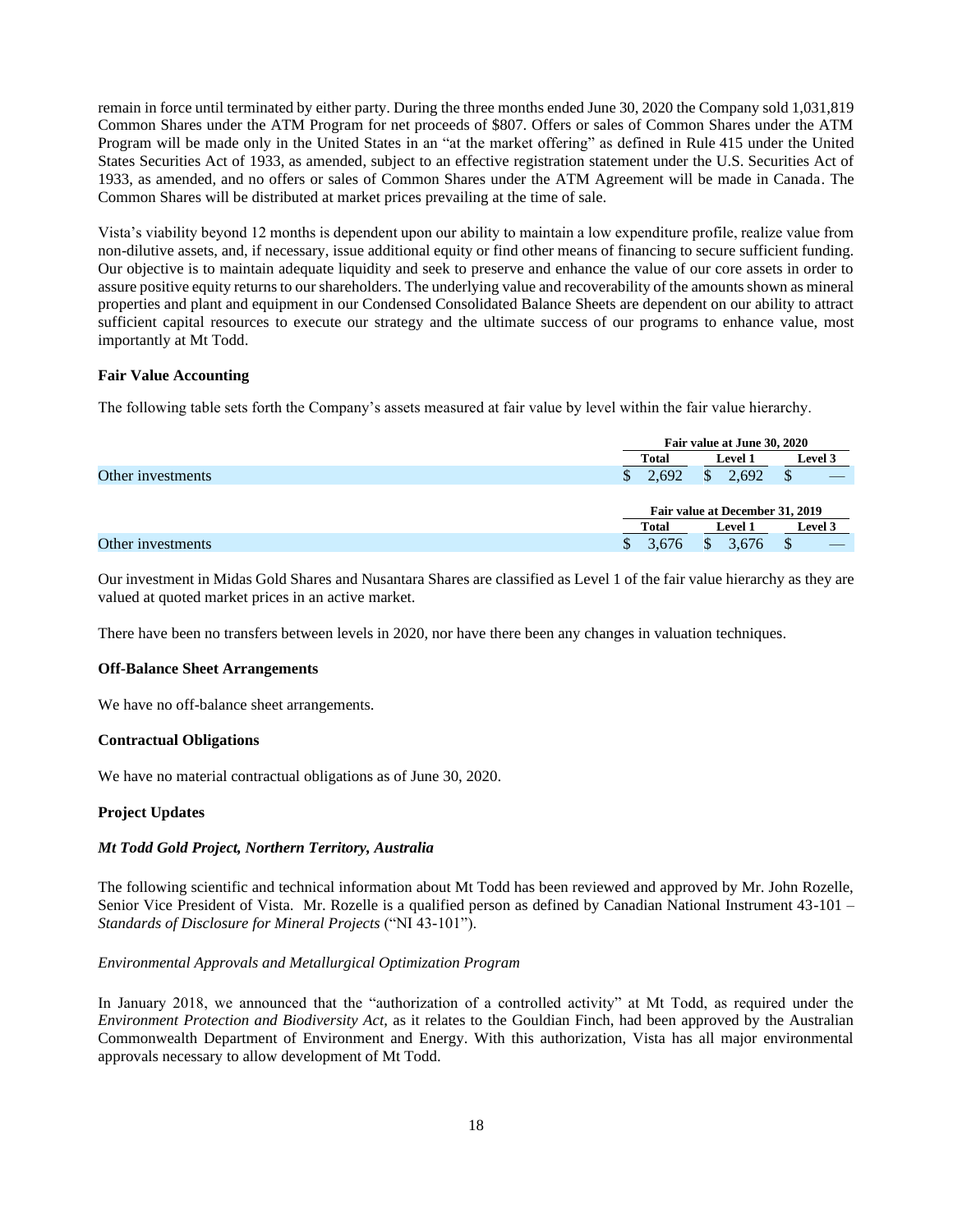Subsequent to the issuance of the Company's pre-feasibility study in 2018 (the "2018 PFS"), Vista initiated additional metallurgical optimization testing. The objective of this program was to determine overall gold recoveries at finer grind sizes and evaluate the efficiency of the FLSmidth VXP mills as opposed to the Glencore ISA mills, which were contemplated in the 2018 PFS. As a result of this test work and related leach recovery tests, a final grind size of 80% passing 40 microns (µm) was selected. The outcomes of our metallurgical testing and other findings were incorporated into an updated PFS (see 2019 PFS, below), which was issued in October 2019.

In support of the metallurgical test work, we completed four additional large diameter core holes and extracted approximately 6 tonnes of higher-grade material from the Batman deposit. We prepared two additional 2.5 tonne composite samples for high-pressure grinding roll crushing and sorting tests using the same equipment as previous test work. The two 2.5 tonne tests were prepared to confirm the efficiency of sorting higher-grade ores. Additional grinding tests with manufacturers of fine grinding mills were completed in order to obtain material for further metallurgical studies and specific operating data for future design and evaluation work. We also completed additional testing with an impeller manufacturer in order to achieve optimal efficiency at designed slurry densities and P80 product particle size.

In August 2019, we announced the results of the 2019 fine grinding tests completed on samples of various grade ranges, under the direction of Resource Development Inc. These tests confirm that the Mt Todd ore can be efficiently ground to a finer final product size with lower power consumption in the grinding circuit than estimated in the 2018 PFS. Leaching the finer final product size material reconfirmed higher recoveries at finer grind sizes. It also demonstrated that at 40µm grind size, the tail grade is nearly constant, with minor changes easily definable within specific head-grade ranges.

These metallurgic test programs have confirmed: (1) the efficiency of ore sorting across a broad range of head grades and the natural concentration of gold in the screen undersize material prior to sorting; (2) the efficiency of fine grinding and improved gold leach recoveries at an 80% passing grind size of 40 microns; and (3) the selection of FLSmidth VXP mill as the preferred fine-grinding mill.

#### *2019 PFS*

In September 2019, we announced the results of an updated preliminary feasibility study for the Mt Todd project and in October 2019 we filed a technical report entitled "NI 43-101 Technical Report Mt Todd Gold Project 50,000 tpd Preliminary Feasibility Study Northern Territory, Australia" with an effective date of September 10, 2019 and an issue date of October 7, 2019 (the "2019 PFS"). The 2019 PFS was based on the results of metallurgical testing, a comprehensive review of the Project and the re-design of elements of the process flow sheet, and most importantly, grinding circuit design changes. Key inputs that changed in the 2019 PFS include higher gold recoveries due to the finer grind size, a higher gold price, and improved foreign exchange rates.

The process improvement efforts resulted in revised estimates that reflect reduced operating costs, increased gold recovery and higher gold production. In addition, we commissioned an independent benchmarking study to assess the appropriateness of capital and operating cost estimates, construction and ramp-up schedules, owner's costs and key components of the Mt Todd project. Recommendations from the study were incorporated, as appropriate, in the 2019 PFS. We also updated revenue, capital, and operating costs based on current market conditions and recent quotes from suppliers.

The 2019 PFS evaluates two development scenarios: a 50,000 tpd project that develops more of the Mt Todd resource and generates a larger net present value ("NPV") (the "Base Case"); and a smaller and higher-grade 33,000 tpd project (the "Alternate Case"). The Alternate Case of the 2019 PFS supersedes a similar study in the 2018 PFS, but is not deemed material. The Alternate Case is disclosed in the 2019 PFS.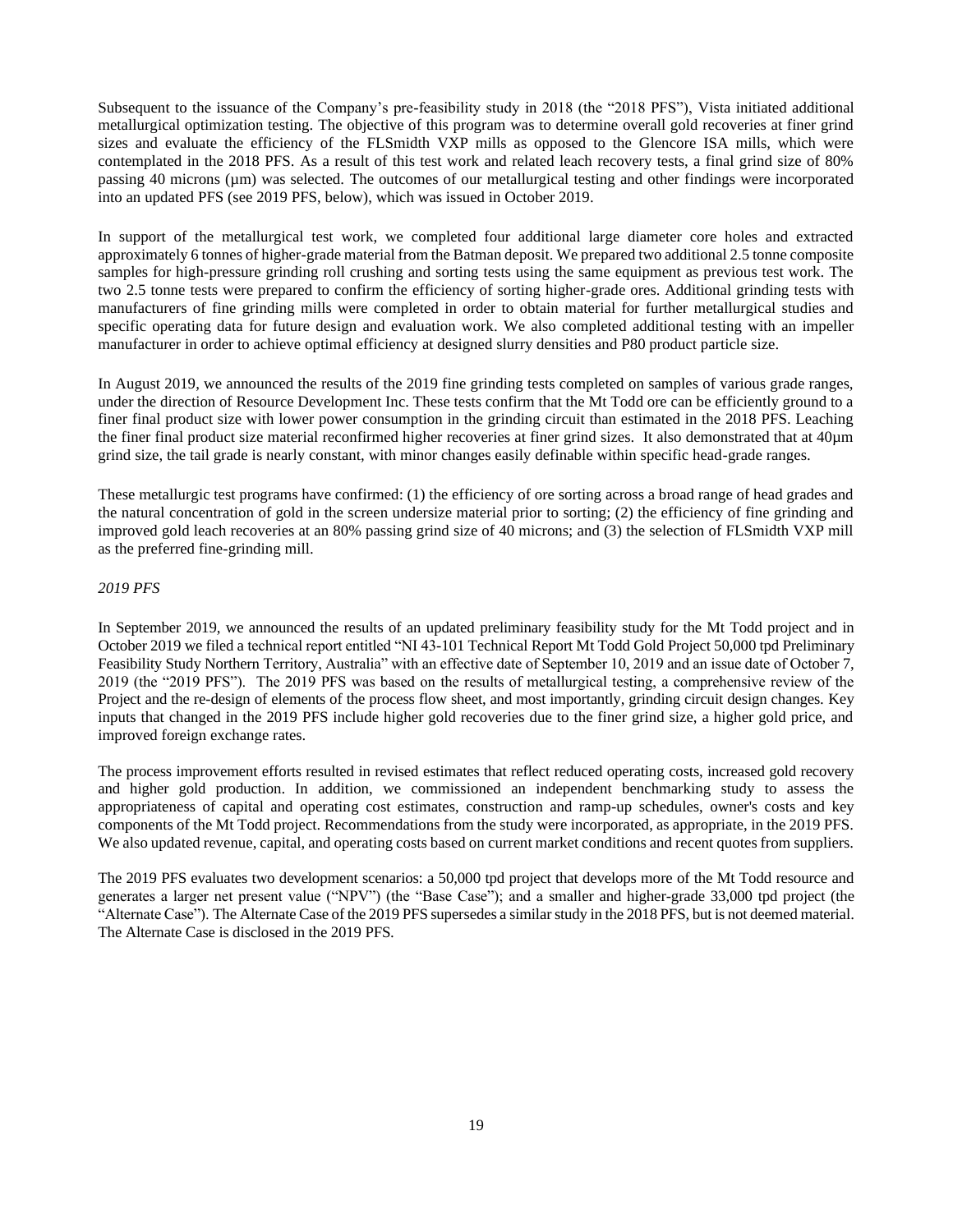Highlights of the 2019 PFS Base Case are presented in the table below:

| Years 1-5            |    | Life of Mine (13 years) |
|----------------------|----|-------------------------|
| 0.96                 |    | 0.82                    |
| 495                  |    | 413                     |
| 2,476                |    | 5,305                   |
| 92.3 %               |    | 91.9 %                  |
| 575<br><sup>\$</sup> | S  | 645                     |
| \$<br>688            | \$ | 746                     |
| 2.65                 |    | 2.52                    |
|                      | \$ | 826                     |
|                      | \$ | 823                     |
|                      |    | 23.4 %                  |
|                      |    | 2.9                     |
|                      |    |                         |

*Notes: Economics presented using \$1,350/oz gold and a flat \$0.70:A\$1.00 exchange rate and assumes deferral of certain Northern Territory tax obligations as well as realization of equipment salvage values at the end of the mine life. The mine plan includes both proven and probable mineral reserves.* 

- *(1) Cash Costs per ounce is a non-GAAP financial measure; see the Non-GAAP Financial Measures section below for additional disclosure.*
- *(2) All-in Sustaining Costs ("AISC") per ounce is a non-GAAP financial measure; see the Non-GAAP Financial Measures section below for additional disclosure.*

The following table illustrates the sensitivity of the Base Case after-tax economics to variable gold prices and foreign exchange assumptions:

| Foreign         | <b>Gold Price</b> |             |            |                   |            |             |            |                   |            |             |
|-----------------|-------------------|-------------|------------|-------------------|------------|-------------|------------|-------------------|------------|-------------|
| <b>Exchange</b> | \$1,200           |             | \$1,300    |                   | \$1,350    |             | \$1,400    |                   | \$1,500    |             |
| (S/AS)          | <b>IRR</b>        | $NPV_{5\%}$ | <b>IRR</b> | NPV <sub>5%</sub> | IRR        | $NPV_{5\%}$ | <b>IRR</b> | NPV <sub>5%</sub> | <b>IRR</b> | $NPV_{5\%}$ |
| 0.60            | 21.6%             | \$687       | 26.3%      | \$895             | 28.4%      | \$994       | 30.5%      | \$1,094           | 34.7%      | \$1,296     |
| 0.65            | 19.2%             | \$604       | 23.7%      | \$807             | 25.8%      | \$911       | 27.9%      | \$1,011           | 32.0%      | \$1,209     |
| 0.70            | 16.9%             | \$525       | 21.2%      | \$718             | $23.4\%$ † | \$823†      | 25.4%      | \$928             | 29.4%      | \$1,126     |
| 0.75            | 14.7%             | \$440       | 18.9%      | \$636             | 20.9%      | \$734       | 23.1%      | \$839             | 27.0%      | \$1,043     |
| 0.80            | 12.6%             | \$355       | 16.8%      | \$557             | 18.8%      | \$652       | 20.7%      | \$750             | 24.7%      | \$954       |

† *Assumptions used in the 2019 PFS.*

Key capital expenditures for Base Case initial and sustaining capital requirements are:

| Capital Expenditures (\$ Millions, except per ounce amount)                    |     | <b>Initial</b><br>Capital | <b>Sustaining</b><br>Capital |
|--------------------------------------------------------------------------------|-----|---------------------------|------------------------------|
| Mining                                                                         | \$  | 121                       | \$<br>406                    |
| Process Plant                                                                  |     | 367                       | 17                           |
| <b>Project Services</b>                                                        |     | 109                       | 72                           |
| Project Infrastructure                                                         |     | 26                        |                              |
| Site Establishment & Early Works                                               |     | 18                        |                              |
| Management, Engineering, EPCM Services                                         |     | 82                        |                              |
| <b>Preproduction Costs</b>                                                     |     | 16                        |                              |
| Contingency                                                                    |     | 87                        | 40                           |
| Sub-Total                                                                      | \$. | 826                       | 536                          |
| Asset Sale and Salvage                                                         |     |                           | (140)                        |
| <b>Total Capital</b>                                                           |     | 826                       | $397^{(1)}$                  |
| Total Capital per payable ounce of gold<br>Notes: may not add due to rounding. | \$  | 156                       | \$<br>$75^{(1)}$             |

*(1) Net of asset sales.*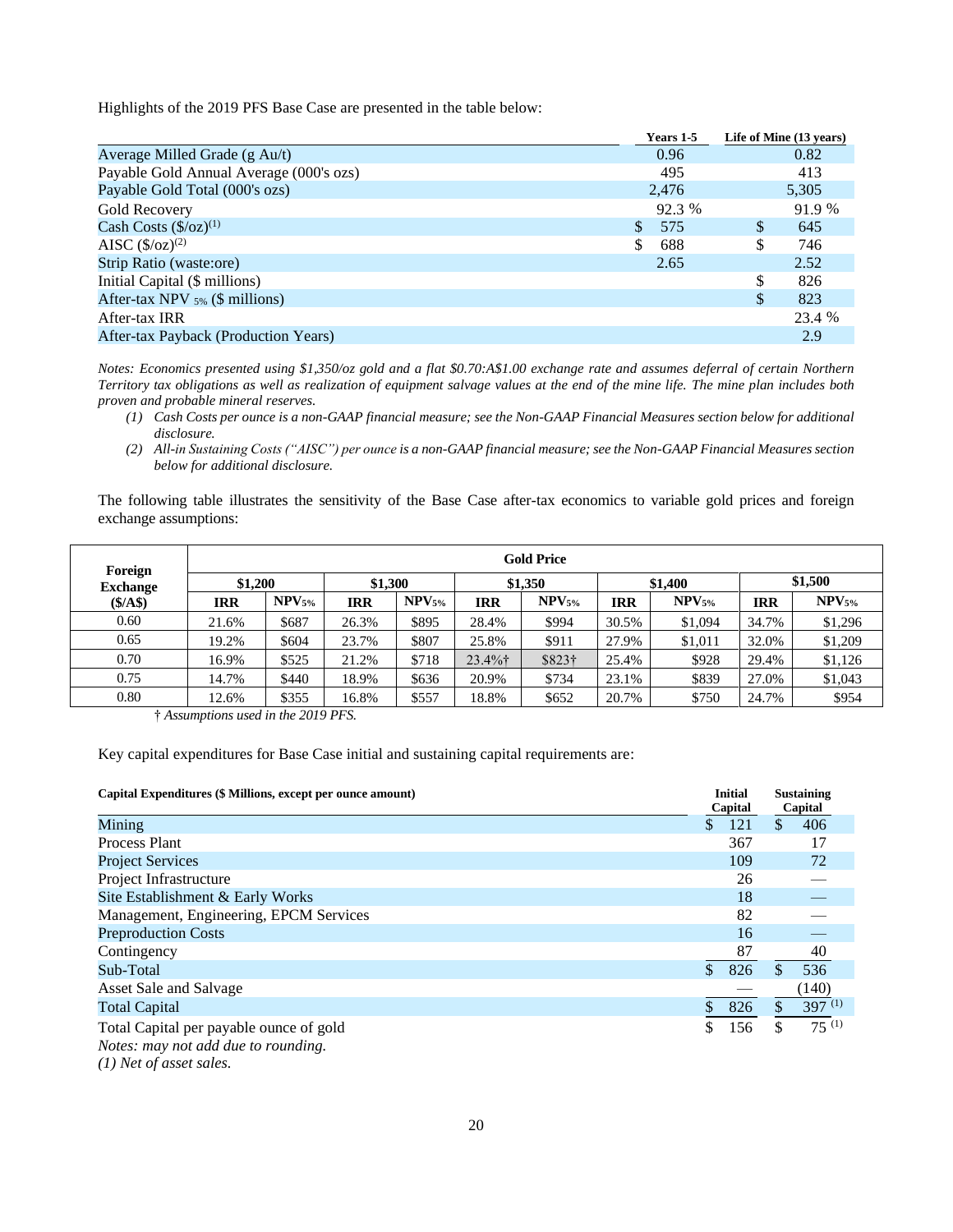The following table presents a breakdown of Base Case operating costs.

| <b>Operating Cost</b>           |              | <b>First 5 Years</b>   |    |           | <b>Life of Mine Cost</b> |           |                |                |
|---------------------------------|--------------|------------------------|----|-----------|--------------------------|-----------|----------------|----------------|
|                                 |              | Per tonne              |    |           |                          | Per tonne |                |                |
|                                 |              | Per ounce<br>processed |    | processed |                          | Per ounce |                |                |
| Mining                          | <sup>S</sup> | 6.51                   | S. | 234       | \$                       | 6.02      | $\mathbb{S}^-$ | 251            |
| Processing                      |              | 7.82                   |    | 281       |                          | 7.88      |                | 328            |
| Site General and Administrative |              | 1.07                   |    | 39        |                          | 1.11      |                | 46             |
| Jawoyn Royalty <sup>(1)</sup>   |              | 0.38                   |    | 14        |                          | 0.32      |                | 14             |
| <b>Water Treatment</b>          |              | 0.07                   |    | 2         |                          | 0.08      |                | $\overline{4}$ |
| <b>Tailings Management</b>      |              | 0.08                   |    | 3         |                          | 0.07      |                | 3              |
| Refining $Costs^{(1)}$          |              | 0.09                   |    | 3         |                          | 0.08      |                | 3              |
| Power Credit                    |              |                        |    |           |                          | (0.10)    |                | (4)            |
| Total Cash Costs <sup>(2)</sup> |              | \$16.01                |    | 575       |                          | \$15.48   |                | 645            |
| .                               |              |                        |    |           |                          |           |                |                |

*Notes: May not add due to rounding.* 

*(1) Jawoyn Royalty and refinery costs calculated at \$1,350 per ounce gold.* 

*(2) Total Cash Costs is a non-GAAP financial measure; see the Non-GAAP Financial Measures section below for additional disclosure.*

The mine plan contemplates 221.0 million tonnes of ore containing an estimated 5.85 million ounces of gold at an average grade of 0.82 g Au/t to be processed over the 13-year operating life of the Project. Total recovered gold is expected to be 5.3 million ounces. Average annual gold production over the life of the Project is expected to be 413,400 ounces, averaging 495,100 ounces during the first five years of commercial operations, with 608,600 ounces produced in the first year of commercial operation. Commercial production is anticipated to begin after two years of construction and six months of commissioning and ramp-up.

The table below highlights the 2019 PFS Base Case production schedule.

|                | <b>Ore Mined</b> | Waste      | <b>Strip Ratio</b> | <b>Milled Ore</b> | Feed<br>Grade (g)                  | <b>Contained</b><br><b>Ounces</b> | Mill<br>Production |
|----------------|------------------|------------|--------------------|-------------------|------------------------------------|-----------------------------------|--------------------|
| <b>Years</b>   | (kt)             | mined (kt) | (W:O)              | (kt)              | $\mathbf{A} \mathbf{u}/\mathbf{t}$ | (kozs)                            | (kozs)             |
| (1)            | 2,859            | 8,802      | 3.08               |                   |                                    |                                   |                    |
|                | 16,138           | 10,498     | 0.65               | 12,461            | 1.17                               | 469                               | 430                |
| $\overline{2}$ | 15,613           | 47,536     | 3.04               | 17,750            | 0.85                               | 482                               | 438                |
| 3              | 24,495           | 32,880     | 1.34               | 17,799            | 1.04                               | 593                               | 541                |
| 4              | 15,586           | 76,531     | 4.91               | 17,750            | 0.70                               | 399                               | 360                |
| 5              | 29,852           | 58,085     | 1.95               | 17,750            | 1.10                               | 629                               | 574                |
| 6              | 8,984            | 87,011     | 9.69               | 17,750            | 0.78                               | 446                               | 404                |
| 7              | 7,178            | 68,218     | 9.50               | 17,799            | 0.52                               | 298                               | 264                |
| 8              | 13,482           | 56,598     | 4.20               | 15,129            | 0.61                               | 297                               | 266                |
| 9              | 18,750           | 42,935     | 2.29               | 17,750            | 0.70                               | 397                               | 358                |
| 10             | 28,653           | 29,747     | 1.04               | 17,750            | 0.93                               | 528                               | 481                |
| 11             | 25,970           | 4,148      | 0.16               | 17,799            | 1.18                               | 674                               | 618                |
| 12             | 127              |            |                    | 17,750            | 0.65                               | 371                               | 334                |
| 13             |                  |            |                    | 15,805            | 0.52                               | 265                               | 237                |
| Total          | 207.687          | 522,990    | 2.52               | 221.041           | 0.82                               | 5,848                             | 5,305              |

*Note: May not add due to rounding. Total milled ore includes material from the heap leach pad that is planned to be processed at the end of the mine life. The mine plan includes both proven and probable reserves.*

The mine plan in the 2019 PFS includes both proven and probable reserves and estimated total recovered gold at 5.3 million ounces. The table below presents the estimated mineral reserves for the Project.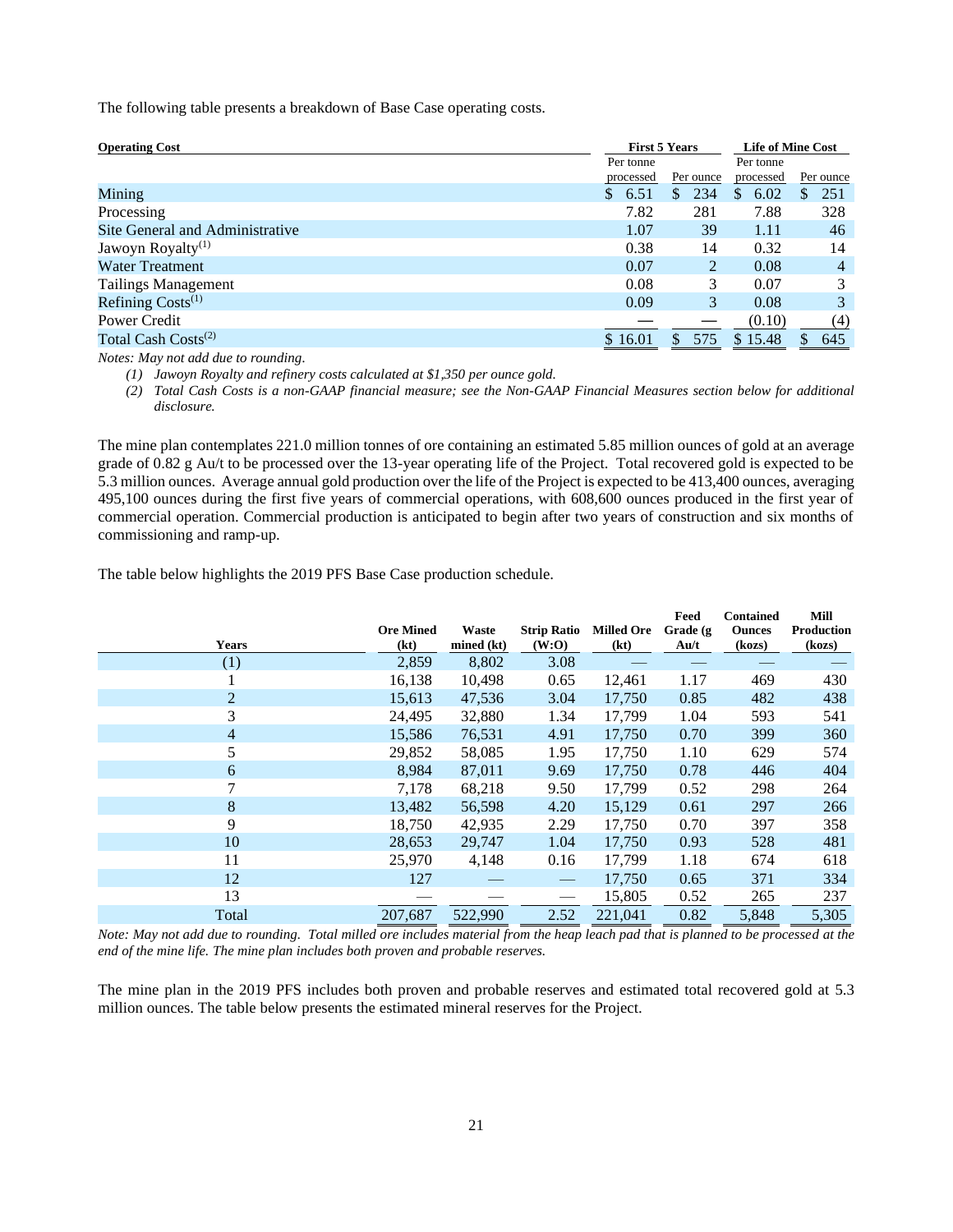|             | <b>Batman Deposit</b>   |                  |                                      | <b>Heap Leach Pad</b> |                             |                                      | <b>Ouigleys Deposit</b> |                |                                             | <b>Total</b>            |                             |                                             |
|-------------|-------------------------|------------------|--------------------------------------|-----------------------|-----------------------------|--------------------------------------|-------------------------|----------------|---------------------------------------------|-------------------------|-----------------------------|---------------------------------------------|
|             | <b>Tonnes</b><br>(000s) | Grade<br>(gAu/t) | Contained<br><b>Ounces</b><br>(000s) | Tonnes<br>(000s)      | Grade<br>$(g \text{ Au}/t)$ | Contained<br><b>Ounces</b><br>(000s) | <b>Tonnes</b><br>(000s) | Grade<br>(g/t) | <b>Contained</b><br><b>Ounces</b><br>(000s) | <b>Tonnes</b><br>(000s) | Grade<br>$(g \text{ Au/t})$ | <b>Contained</b><br><b>Ounces</b><br>(000s) |
| Proven      | 72,672                  | 0.88             | 2,057                                |                       |                             |                                      |                         |                |                                             | 72,672                  | 0.88                        | 2,057                                       |
| Probable    | 135.015                 | 0.82             | 3,559                                | 13.354                | 0.54                        | 232                                  |                         |                |                                             | 148.369                 | 0.79                        | 3,791                                       |
| Proven<br>& |                         |                  |                                      |                       |                             |                                      |                         |                |                                             |                         |                             |                                             |
| Probable    | 207,687                 | 0.84             | 5,616                                | 13,354                | 0.54                        | 232                                  |                         |                |                                             | 221,041                 | 0.82                        | 5,848                                       |

## **Mt. Todd Gold Project Mineral Reserves – 50,000 tpd, 0.40 g Au/t cut-off and \$1,250 per ounce gold**

*Economic analysis conducted only on proven and probable mineral reserves. These reserves are not reserves under SEC Industry Guide 7 standards.*

For additional information on Mt Todd, see the 2019 PFS, which is available on SEDAR at www.sedar.com, EDGAR at www.sec.gov, as well as on Vista's website under "Mt Todd – Technical Reports." *See Cautionary Note to Investors*  regarding Estimates of Mineral Reserves and Resources below. The technical report is referenced for informational *purposes only and is not incorporated herein by reference.*

The Company intends to continue to de-risk Mt Todd in a cost-effective manner while it seeks to secure a development partner. The 2019 PFS provides a solid basis for engagement with prospective development partners who management believe will recognize the value of Mt Todd and provide appropriate reward for Vista shareholders.

Mt Todd is without known mineral reserves under SEC Industry Guide 7.

#### *Guadalupe de los Reyes Gold/Silver Project, Sinaloa, Mexico*

As of June 30, 2020, the Company held the Guadalupe de los Reyes gold and silver project in Sinaloa, Mexico ("Los Reyes"), which was subject to an agreement with Prime Mining Corporation ("Prime Mining"). In June 2020, the Company amended the agreement to accelerate Prime Mining's final \$1,500 payment required to complete the purchase of Los Reyes and to require additional payments of \$2,100 by Prime Mining in lieu of Vista being granted certain royalty and back-in rights with \$1,100 due in January 2021 and \$1,000 due in July 2021. The previous \$4,500 paid to date was applied first to reduce our carrying value to zero, with the remaining \$2,892 recorded as a deferred option gain. The Company received the final \$1,500 purchase price payment in July 2020 and transferred control of the Los Reyes project to Prime Mining. With transfer of control, Vista will recognize the \$2,892 deferred option gain as income during the three months ending September 30, 2020.

## *Awak Mas Project, Indonesia*

Vista holds a net smelter return royalty ("NSR") on the Awak Mas project in Indonesia. During 2019, Vista and the holder of Awak Mas amended the original royalty agreement to allow the holder or a nominated party to make a \$2,400 payment to Vista by April 30, 2020 to cancel a 1% NSR on the first 1,250,000 ounces produced at Awak Mas and a 1.25% NSR on the next 1,250,000 ounces produced. On May 5, 2020, the Company received \$2,400 to cancel the related 1% NSR and 1.25% NSR. The gain recognized upon receipt of this payment was \$2,568, which included the \$2,400 payment plus \$168 of previously deferred option gain. The holder of Awak Mas or a nominated party now has the right to cancel the remaining 1% NSR and 1.25% NSR for an additional payment of \$2,500 by April 30, 2021, at which time the Company will recognize a gain for this amount and \$68 that is currently carried as deferred option gain. If the holder does not make this final payment by April 30, 2021, Vista will retain the remaining royalty interests.

#### **Certain U.S. Federal Income Tax Considerations**

Vista has been a "passive foreign investment company" ("PFIC") as defined under Section 1297 of the U.S. Internal Revenue Code of 1986, as amended, in recent years and expects to continue to be a PFIC in the future. Current and prospective United States shareholders should consult their tax advisors as to the tax consequences of PFIC classification and the U.S. federal tax treatment of PFICs. Additional information on this matter is included in Vista's Annual Report on Form 10-K for the year ended December 31, 2019, under "Part II. Item 5. Market for Registrant's Common Equity,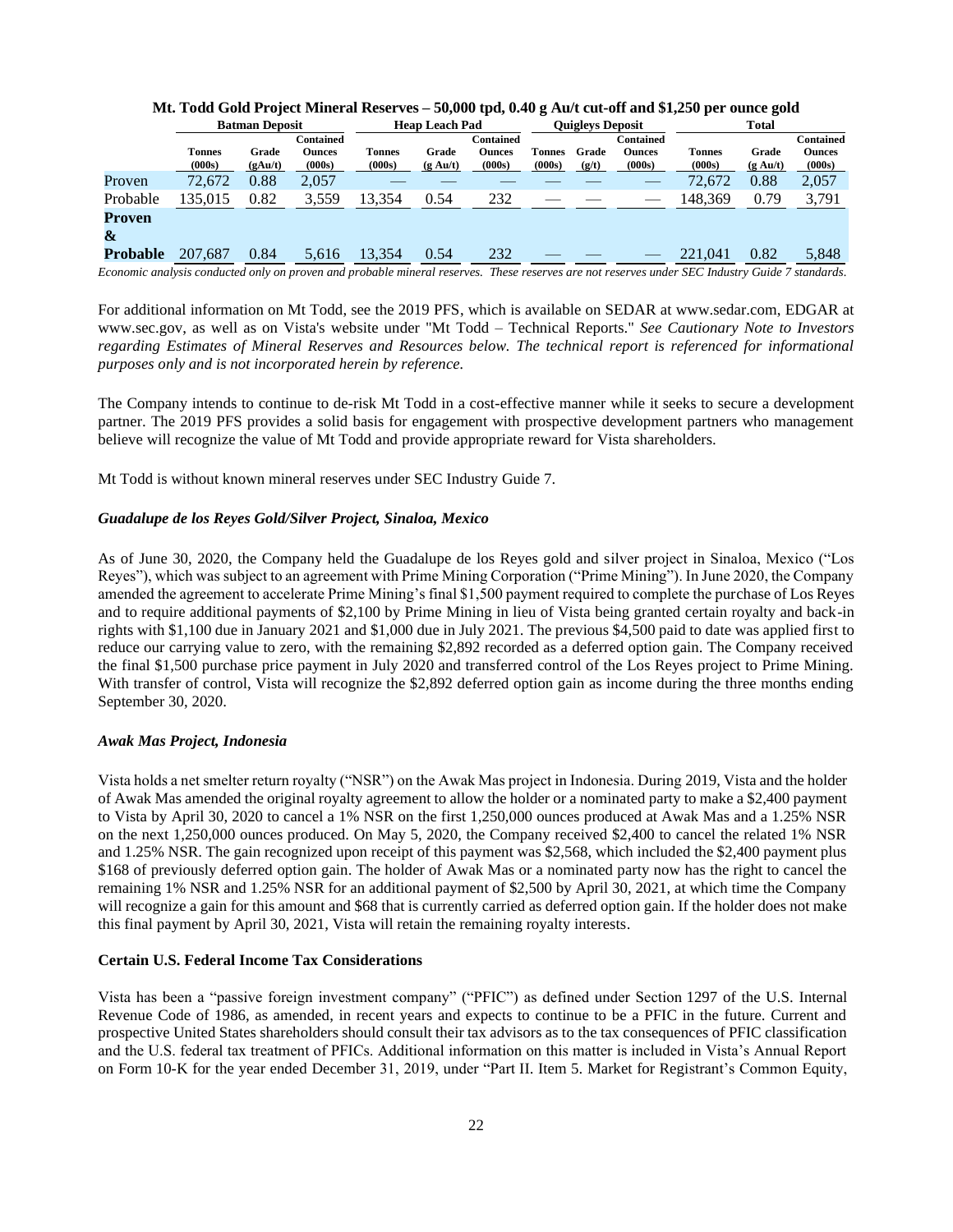Related Stockholder Matters and Issuer Purchases of Equity Securities — Certain United States Federal Income Tax Considerations for U.S. Residents."

## **Note Regarding Forward-Looking Statements**

This quarterly report on Form 10-Q contains "forward-looking statements" within the meaning of the *Private Securities Litigation Reform Act of 1995* and forward-looking information under Canadian securities laws that are intended to be covered by the safe harbor created by such legislation. All statements, other than statements of historical facts, included in this quarterly report on Form 10-Q, our other filings with the Securities and Exchange Commission and Canadian securities commissions and in press releases and public statements by our officers or representatives that address activities, events or developments that we expect or anticipate will or may occur in the future are forward-looking statements and forwardlooking information, including, but not limited to, such things as those listed below.

## **Operations**

- Our belief that our efforts to evaluate, engineer, permit and de-risk the Project have increased gold resources and reserves and added to the underlying value of the Project and demonstrate strong development potential, including a potentially longer mine life;
- our belief that our efforts in water treatment and management, biodiversity and social programs have created a strong social license in respect of the Project;
- our belief that process improvements reflected in the 2019 PFS will result in reduced operating costs, increased gold recovery, and higher gold production realized at Mt Todd;
- our plans and available funding to continue to identify and study potential Mt Todd optimizations, project improvements and efficiencies;
- estimates of future operating and financial performance;
- our expectation of Mt Todd's impact, including environmental and economic impacts;
- that prospective development partners will recognize the value of Mt Todd and provide appropriate reward for Vista shareholders;
- our belief that utilizing certain existing infrastructure from that operation will considerably reduce the Project's estimated development costs;
- plans and estimates concerning potential Mt Todd development, including access to an adequate supply of water, the availability of natural gas on acceptable terms, as well as the ability to obtain all required permits;
- estimates of mineral reserves and mineral resources at Mt Todd;
- estimated operating costs, gold recovery and increased estimated gold production at Mt Todd;
- our intention to improve the value of our gold projects;
- the potential that development projects may lead to gold production or value adding strategic transactions;
- the results of feasibility studies;

## **Business and Industry**

- our belief that our existing working capital, together with potential future sources of non-dilutive financing will be sufficient to fully fund our currently planned activities for more than 12 months;
- our belief that the ATM Program will provide additional financing flexibility;
- the potential monetization of our non-core assets, including our mill equipment which is for sale, certain royalty interests and our Midas Gold Shares;
- potential funding requirements and sources of capital, including near-term sources of additional cash;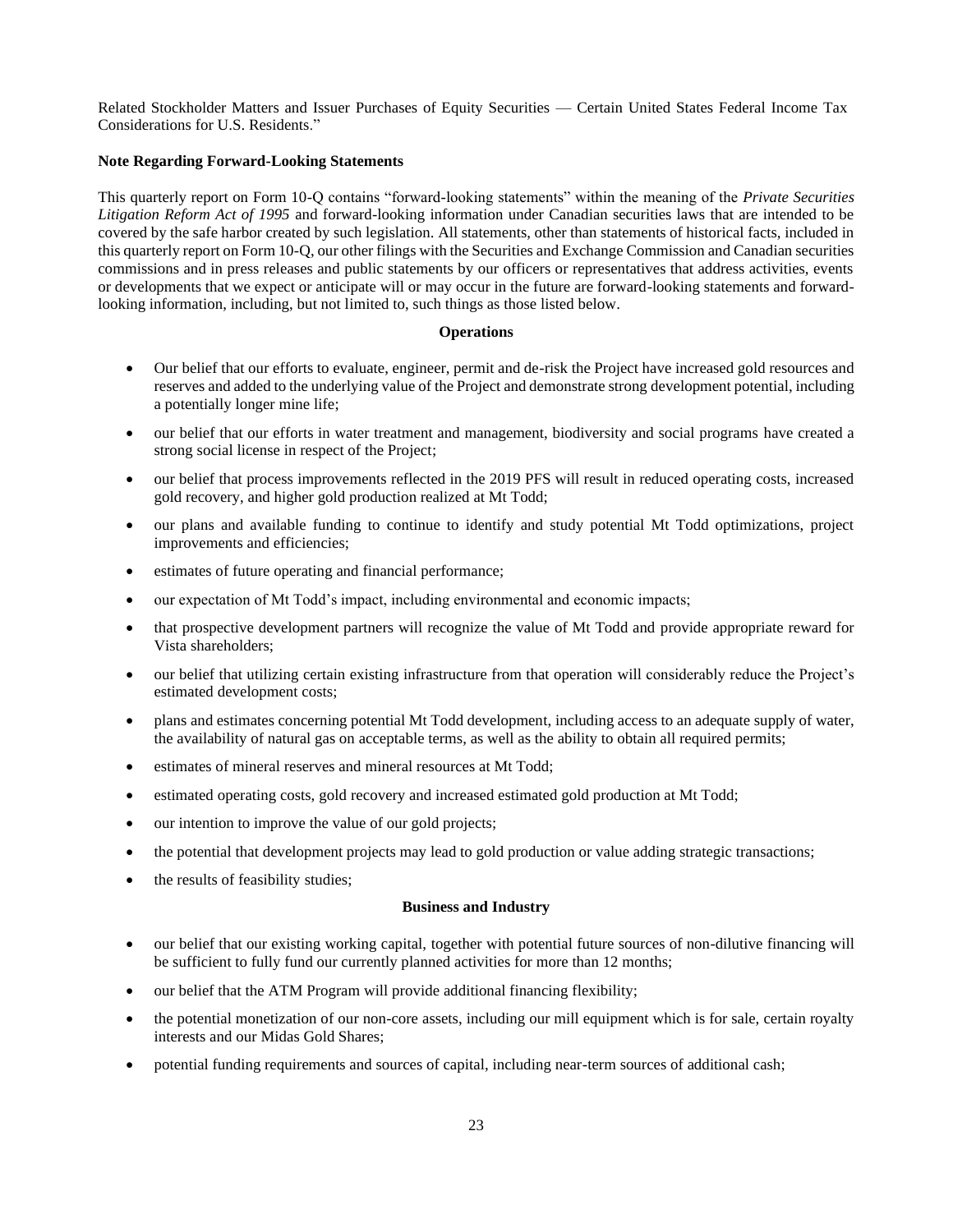- our expectation that the Company will continue to incur losses and will not pay dividends for the foreseeable future;
- our belief that we are in compliance in all material respects with applicable laws and regulations;
- potential changes in regulations or taxation initiatives;
- our expectation that we will continue to be a PFIC for U.S. Federal tax purposes;
- the potential that we may grant options and/or other stock-based awards to our directors, officers, employees and consultants;
- our belief that Prime Mining will have no legal interest in Los Reyes if the option agreement terminates;
- our belief that we will receive any future payments pursuant to the terms of the Los Reyes agreement and, if not received, we will either retain ownership of the Los Reyes project or be granted net smelter return royalties and a back in right;
- our belief that we will recover value added tax on the Los Reyes final purchase price payment in normal course;
- our belief that we will receive any future payments for cancellation of the remaining net smelter return royalties on the Awak Mas project in Indonesia;
- the potential that future expenditures may be required for compliance with various laws and regulations governing the protection of the environment; and
- our belief that the COVID-19 pandemic may have a material adverse impact on the Company's financial condition and results of operations.

Forward-looking statements and forward-looking information have been based upon our current business and operating plans, as approved by the Company's Board of Directors; our cash and other funding requirements and timing and sources thereof; results of pre-feasibility and feasibility studies, mineral resource and reserve estimates, preliminary economic assessments and exploration activities; advancements of the Company's required permitting processes; our experience working with our regulators; current market conditions and project development plans. The words "estimate," "plan," "anticipate," "expect," "intend," "believe," "will," "may" and similar expressions are intended to identify forward-looking statements and forward-looking information. These statements involve known and unknown risks, uncertainties, assumptions and other factors which may cause our actual results, performance or achievements to be materially different from any results, performance or achievements expressed or implied by such forward-looking statements and forwardlooking information. These factors include risks such as:

## **Operating Risks**

- pre-feasibility and feasibility study results, timing and the accuracy of estimates and assumptions on which they are based;
- resource and reserve estimate results, the accuracy of such estimates and the accuracy of sampling and subsequent assays and geologic interpretations on which they are based;
- technical and operational feasibility and the economic viability of deposits;
- our ability to obtain, renew or maintain the necessary authorizations and permits for Mt Todd, including its development plans and operating activities;
- market conditions supporting a decision to develop Mt Todd;
- delays in commencement of construction at Mt Todd;
- increased costs that affect our operations or our financial condition;
- our reliance on third parties to fulfill their obligations under agreements with us;
- whether projects not managed by us will comply with our standards or meet our objectives;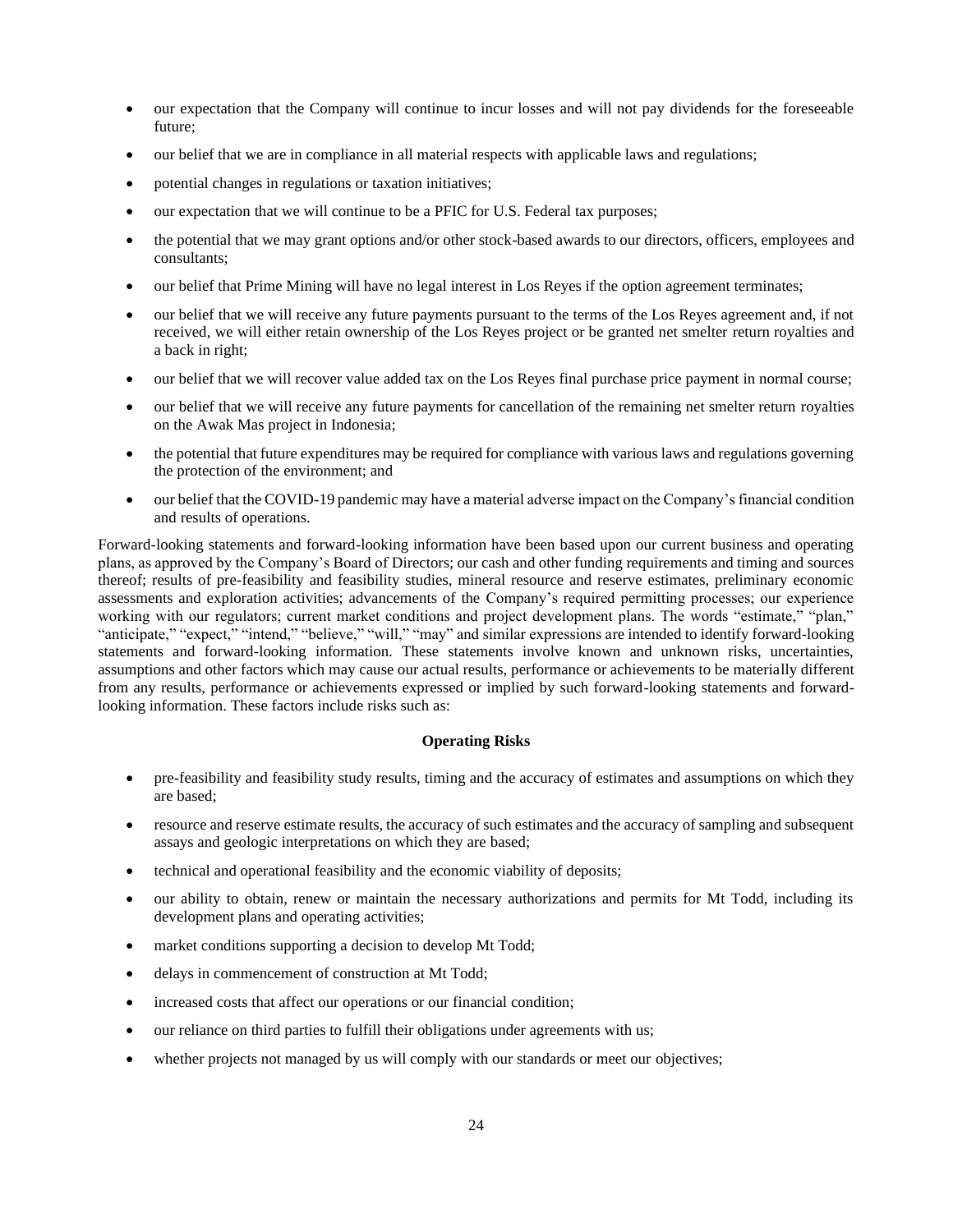- whether our acquisition, exploration and development activities, as well as the realization of the market value of our assets, will be commercially successful and whether any transactions we enter into will maximize the realization of the market value of our assets;
- the success of future joint ventures, partnerships and other arrangements relating to our properties;
- perception of the potential environmental impact of Mt Todd;
- known and unknown environmental and reclamation liabilities, including reclamation requirements at Mt Todd;
- potential challenges to the title to our mineral properties;
- future water supply issues at Mt Todd;
- our ability to secure and maintain natural gas supply contracts to sustain the operation of our planned electrical power generation facility;
- litigation or other legal claims;
- environmental lawsuits;

### **Financial and Business Risks**

- fluctuations in the price of gold;
- lack of adequate insurance to cover potential liabilities;
- the lack of cash dividend payments by us;
- our history of losses from operations;
- our ability to attract, retain and hire key personnel;
- volatility in our stock price and gold equities generally;
- our ability to obtain a development partner for Mt Todd on favorable terms, if at all;
- our ability to raise additional capital or raise funds from the sale of non-core assets on favorable terms, if at all;
- industry consolidation which could result in the acquisition of a control position in the Company for less than fair value;
- evolving corporate governance and public disclosure regulations;
- intense competition in the mining industry;
- tax initiatives on domestic and international levels;
- potential changes in regulations of taxation initiatives;
- fluctuation in foreign currency values;
- potential adverse findings by the Australian Government upon review of our Australian research and development grants;
- our likely status as a PFIC for U.S. federal tax purposes;
- delays, potential losses and inability to maintain sufficient working capital due to business interruptions or global economic slowdowns caused by the COVID-19 pandemic (See Item 1A Risk Factors below);

#### **Industry Risks**

- inherent hazards of mining exploration, development and operating activities;
- a shortage of skilled labor, equipment and supplies;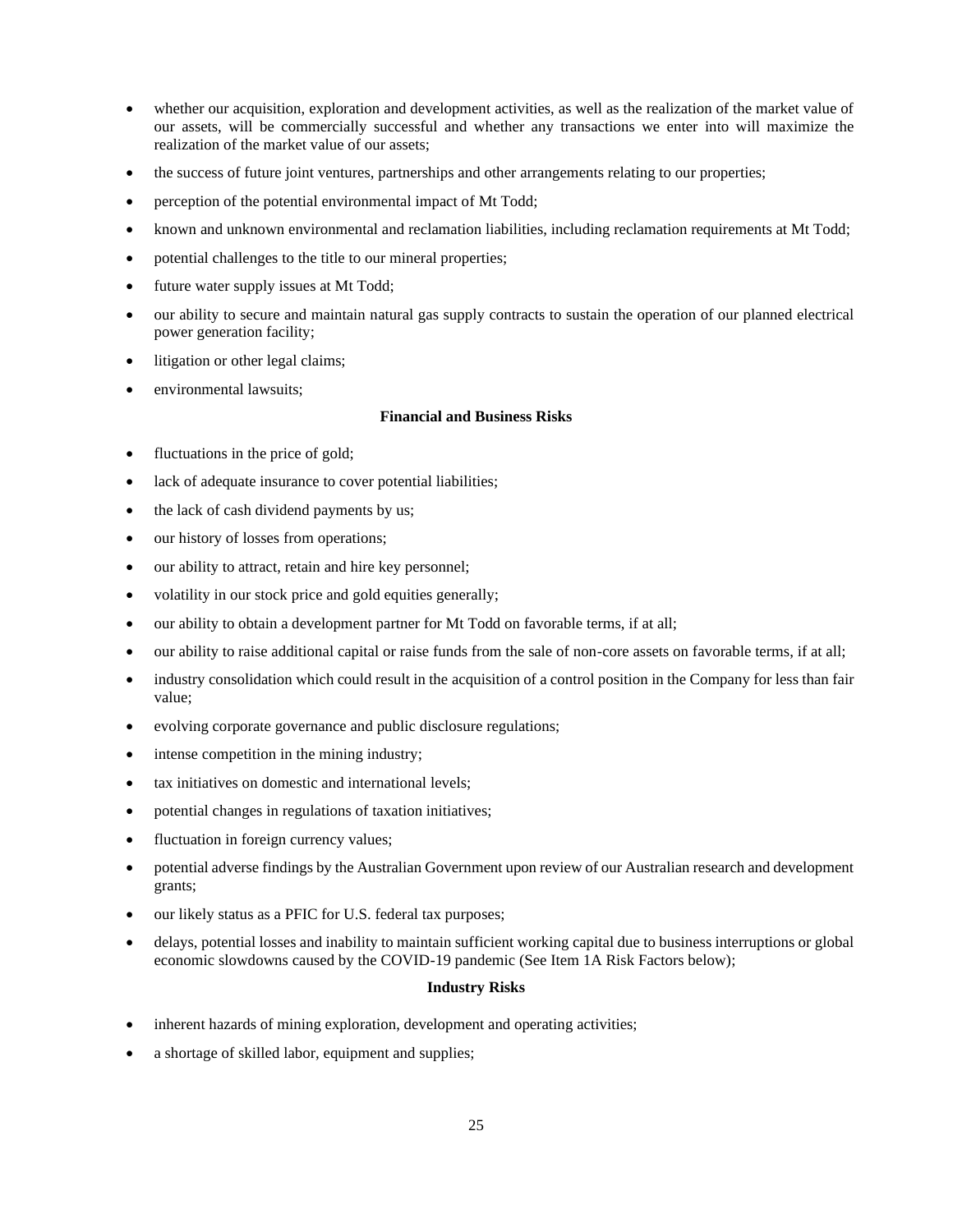- the accuracy of calculations of mineral reserves, mineral resources and mineralized material and fluctuations therein based on metal prices, and inherent vulnerability of the ore and recoverability of metal in the mining process;
- changes in environmental regulations to which our exploration and development operations are subject; and
- changes in climate change regulations could result in increased operating costs.

For a more detailed discussion of such risks and other important factors that could cause actual results to differ materially from those in such forward-looking statements and forward-looking information, please see the risk factors contained in our Annual Report on Form 10-K for the year ended December 31, 2019, under "Part I-Item 1A. Risk Factors" and also "Part II Item 1A. Risk Factors" below. Although we have attempted to identify important factors that could cause actual results to differ materially from those described in forward-looking statements and forward-looking information, there may be other factors that cause results not to be as anticipated, estimated or intended. There can be no assurance that these statements will prove to be accurate, as actual results and future events could differ materially from those anticipated in the statements. Except as required by law, we assume no obligation to publicly update any forward-looking statements and forward-looking information, whether as a result of new information, future events or otherwise.

#### **Cautionary Note to Investors Regarding Estimates of Mineral Reserves and Resources**

The 2019 PFS referenced herein uses the terms "mineral reserve", "proven mineral reserve" and "probable mineral reserve" as defined in Canadian National Instrument 43-101 – *Standards of Disclosure for Mineral Projects* ("NI 43-101") and the Canadian Institute of Mining, Metallurgy and Petroleum (the "CIM") – *CIM Definition Standards on Mineral Resources and Mineral Reserves*, adopted by the CIM Council, as amended (the "CIM Definition Standards"). These definitions differ from the definitions in the United States Securities and Exchange Commission ("SEC") Industry Guide 7 ("SEC Industry Guide 7") under the United States Securities Act of 1933, as amended (the "Securities Act"). Under SEC Industry Guide 7 standards, a "final" or "bankable" feasibility study is required to report reserves, the three-year historical average metal price is used in any reserve or cash flow analysis to designate reserves, and the primary environmental analysis or report must be filed with the appropriate governmental authority.

In addition, the 2019 PFS uses the terms "mineral resource", "measured mineral resource", "indicated mineral resource" and "inferred mineral resource" which are defined in and required to be disclosed by NI 43-101; however, these terms are not defined terms under SEC Industry Guide 7 and are normally not permitted to be used in reports and registration statements filed with the SEC. Investors are cautioned not to assume that all or any part of a mineral deposit in these categories will ever be converted into reserves. "Inferred mineral resources" have a great amount of uncertainty as to their existence, and great uncertainty as to their economic, technical and legal feasibility. It cannot be assumed that all, or any part, of an inferred mineral resource will ever be upgraded to a higher category. Under Canadian rules, estimates of inferred mineral resources may not form the basis of feasibility or pre-feasibility studies, except in rare cases. Investors are cautioned not to assume that all or any part of an inferred mineral resource exists or is economically, technically or legally mineable. Disclosure of "contained ounces" in a resource is permitted disclosure under Canadian regulations; however, the SEC normally only permits issuers to report mineralization that does not constitute "reserves" by SEC standards as in place tonnage and grade without reference to unit measures.

Accordingly, the 2019 PFS contains descriptions of our mineral deposits that may not be comparable to similar information made public by U.S. companies reporting under SEC Industry Guide 7.

The SEC has adopted amendments to its disclosure rules to modernize the mineral property disclosure requirements for issuers whose securities are registered with the SEC. These amendments became effective February 25, 2019 (the "SEC Modernization Rules") and, following a two-year transition period, the SEC Modernization Rules will replace the historical property disclosure requirements for mining registrants that are included in SEC Industry Guide 7. The Company is not required to provide disclosure on its mineral properties under the SEC Modernization Rules until its fiscal year beginning January 1, 2021. Under the SEC Modernization Rules, the definitions of "proven mineral reserves" and "probable mineral reserves" have been amended to be substantially similar to the corresponding CIM Definition Standards and the SEC has added definitions to recognize "measured mineral resources", "indicated mineral resources" and "inferred mineral resources" which are also substantially similar to the corresponding CIM Definition Standards; however there are differences in the definitions and standards under the SEC Modernization Rules and the CIM Definition Standards and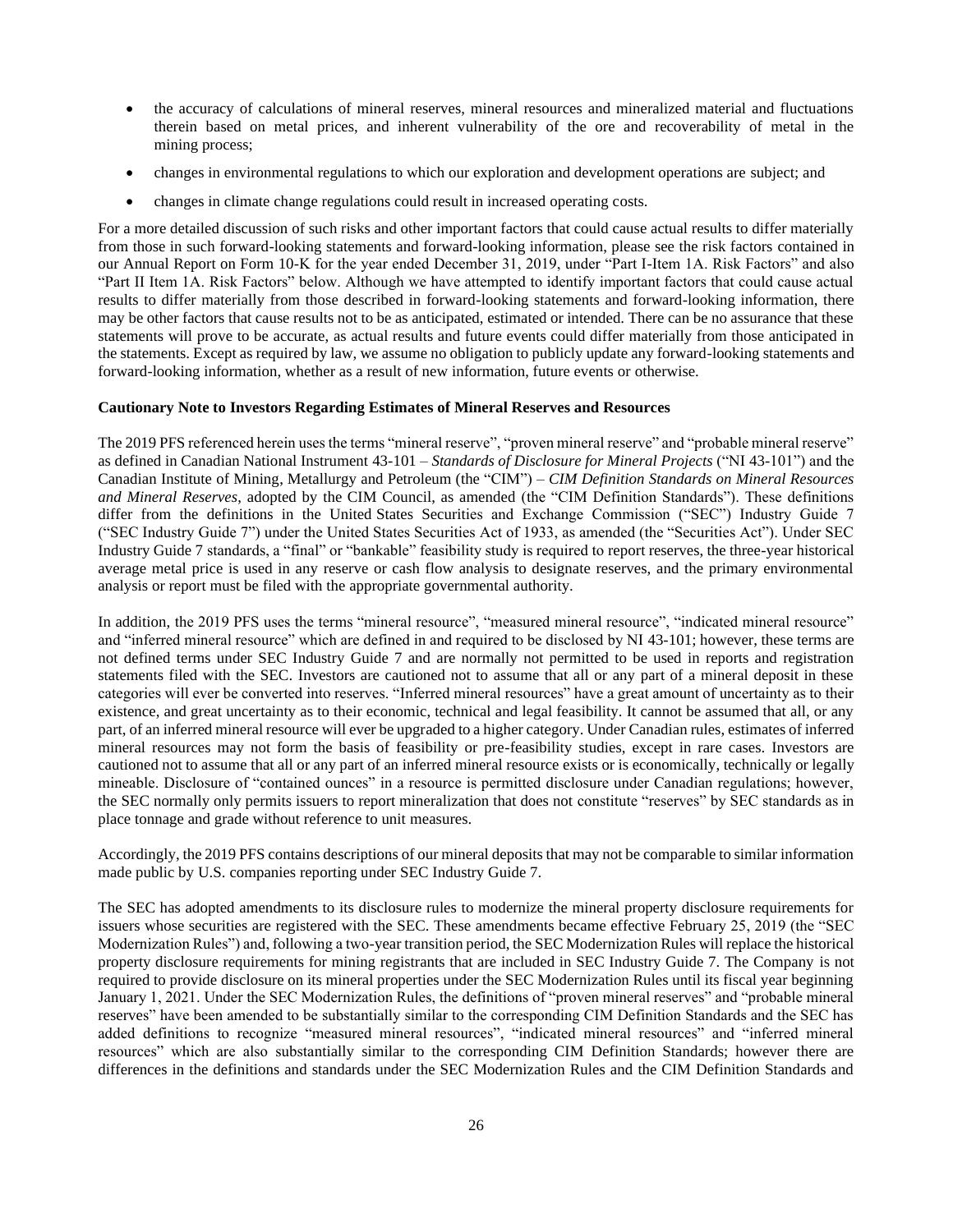therefore once the Company begins reporting under the SEC Modernization Rules there is no assurance that the Company's mineral reserve and mineral resource estimates will be the same as those reported under CIM Definition Standards as contained in the 2019 PFS or that the economics for the Mt Todd project estimated in the 2019 PFS will be the same as those estimated in any technical report prepared by the Company under the SEC Modernization Rules in the future.

## **Non-GAAP Financial Measures**

In this report, we have provided information prepared or calculated according to United States generally accepted accounting principles ("U.S. GAAP"), as well as provided some non U.S. GAAP prospective financial performance measures. Because the non-GAAP performance measures do not have any standardized meaning prescribed by U.S. GAAP, they may not be comparable to similar measures presented by other companies. These measures should not be considered in isolation or as substitutes for measures of performance prepared in accordance with U.S. GAAP. There are limitations associated with the use of such non-GAAP measures. Since these measures do not incorporate revenues, changes in working capital and non-operating cash costs, they are not necessarily indicative of potential operating profit or loss, or cash flow from operations as determined in accordance with U.S. GAAP.

## *Total Cash Costs and All-In Sustaining Costs*

The non-GAAP measures Total Cash Costs, Cash Costs per ounce and All-in Sustaining Costs (AISC) per ounce are not, and are not intended to be, presentations in accordance with U.S. GAAP. As referenced in the 2019 PFS, these measures represent, respectively, our prospective cash costs and all-in sustaining costs related to our Mt Todd project.

We believe that these metrics help investors understand the economics of the Mt Todd project. We present the Non-GAAP financial measures for our Mt Todd project in the tables below. Actual U.S. GAAP results may vary from the amounts disclosed. Other companies may calculate these measures differently.

Total Cash Costs, Cash Costs per ounce, and All-in Sustaining Costs per ounce are non-GAAP metrics developed by the World Gold Council to provide transparency into the costs associated with producing gold and provide a comparable standard. The Company reports Cash Costs and AISC per ounce because it believes that these metrics more completely reflect mining costs over the life of a mine. These metrics are widely used in the gold mining industry as a benchmark for performance.

Total Cash Costs consist of operating costs net of power sales, refining costs, and non-government royalties, and exclude depreciation and amortization. The sum of these costs is divided by the corresponding gold ounces estimated to be sold to determine a Cash Cost per ounce amount. The Company's Total Cash Costs exclude the allocation of corporate general and administrative costs.

All in Sustaining Costs consist of Total Cash Costs (as described above), plus sustaining capital costs. The sum of All-in Sustaining Costs is divided by the corresponding gold ounces estimated to be sold to determine All-in Sustaining Costs per ounce.

Costs excluded from Total Cash Costs and All-in Sustaining Costs are income taxes, government royalties, financing charges, costs related to business combinations, asset acquisitions other than sustaining capital, allocation of corporate general and administrative costs, and asset dispositions.

The following table reconciles the Mt Todd Total Cash Costs, Cash Costs per ounce and AISC per ounce amounts with the project costs described in the 2019 PFS.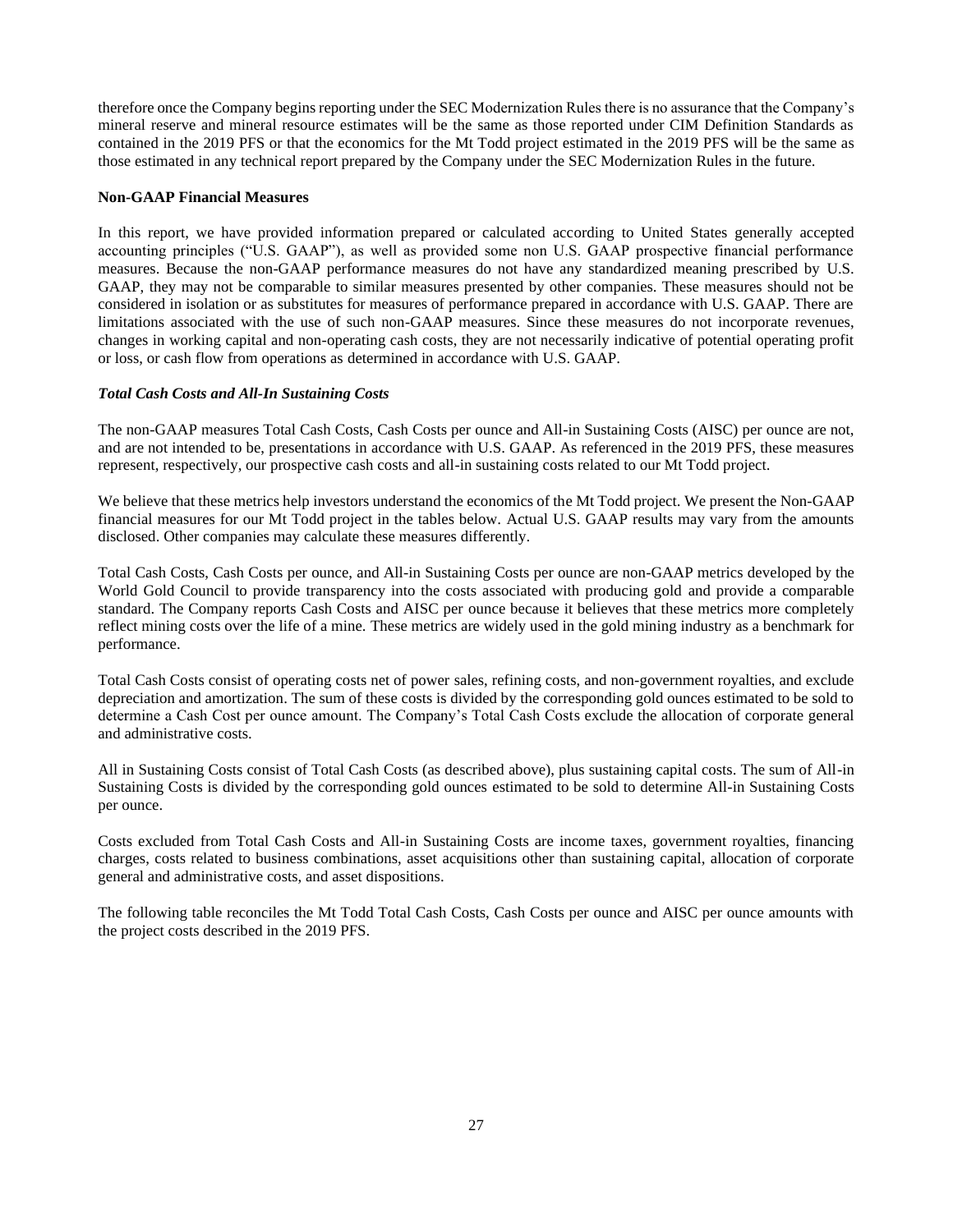|                                | <b>Units</b>    | Years 1-5 | Life of Mine (13 |
|--------------------------------|-----------------|-----------|------------------|
|                                |                 |           | years)           |
| Payable Gold                   | koz             | 2,476     | 5,305            |
| <b>Operating Costs</b>         | <b>US\$000s</b> | 1,381,396 | 3,333,631        |
| <b>Refining Cost</b>           | <b>US\$000s</b> | 7.910     | 17,075           |
| Royalties                      | <b>US\$000s</b> | 33,420    | 71,615           |
| <b>Cash Costs</b>              | <b>US\$000s</b> | 1,422,726 | 3,422,321        |
| Cash Cost per ounce            | $US\%$ /oz      | \$575     | \$645            |
|                                |                 |           |                  |
| <b>Sustaining Capital</b>      | <b>US\$000s</b> | 279,569   | 536,176          |
| <b>All-In-Sustaining Costs</b> | <b>US\$000s</b> | 1,702,294 | 3,958,497        |
| AISC per ounce                 | $US\%$ /oz      | \$688     | \$746            |
|                                |                 |           |                  |

#### <span id="page-27-0"></span>**ITEM 4. CONTROLS AND PROCEDURES.**

#### **Disclosure Controls and Procedures.**

At the end of the period covered by this quarterly report on Form 10-Q for the three and six months ended June 30, 2020, an evaluation was carried out under the supervision of and with the participation of our management, including the Chief Executive Officer ("CEO") and Chief Financial Officer ("CFO"), of the effectiveness of the design and operations of our disclosure controls and procedures (as defined in Rule 13a-15(e) and Rule 15d-15(e) under the Exchange Act). Based on that evaluation, the CEO and the CFO have concluded that as of the end of the period covered by this quarterly report, our disclosure controls and procedures were effective in ensuring that: (i) information required to be disclosed by us in reports that we file or submit to the SEC under the Exchange Act is recorded, processed, summarized and reported within the time periods specified in applicable rules and forms and (ii) material information required to be disclosed in our reports filed under the Exchange Act is accumulated and communicated to our management, including our CEO and CFO, as appropriate, to allow for accurate and timely decisions regarding required disclosure.

#### **Changes in Internal Control over Financial Reporting**

There has been no change in our internal control over financial reporting during the quarter ended June 30, 2020, that has materially affected, or is reasonably likely to materially affect, our internal control over financial reporting.

## <span id="page-27-2"></span><span id="page-27-1"></span>**PART II**

#### **ITEM 1. LEGAL PROCEEDINGS.**

We are not aware of any material pending or threatened litigation or of any proceedings known to be contemplated by governmental authorities and/or other parties that are, or would be, likely to have a material adverse effect upon us or our operations, taken as a whole.

### <span id="page-27-3"></span>**ITEM 1A. RISK FACTORS.**

There have been no material changes from the risk factors set forth in our Annual Report on Form 10-K for the year ended December 31, 2019 as filed with the SEC and Canadian securities regulatory authorities in February 2020, except:

#### *Direct and indirect consequences of the COVID-19 pandemic may have material adverse consequences.*

The COVID-19 pandemic is having a material adverse effect on the global economy, which has impacted the natural resource sector and Vista. Vista has experienced a decline in value of its other investments and is incurring ongoing costs while certain corporate objectives, including efforts to seek a strategic development partner, are delayed. If a significant portion of our workforce becomes unable to work or travel to our operations due to illness or state or federal government restrictions (including travel restrictions and "shelter-in-place" and similar orders), we may be forced to reduce or suspend activities at Mt. Todd or our offices, which could limit currently ongoing activities. Illnesses or government restrictions,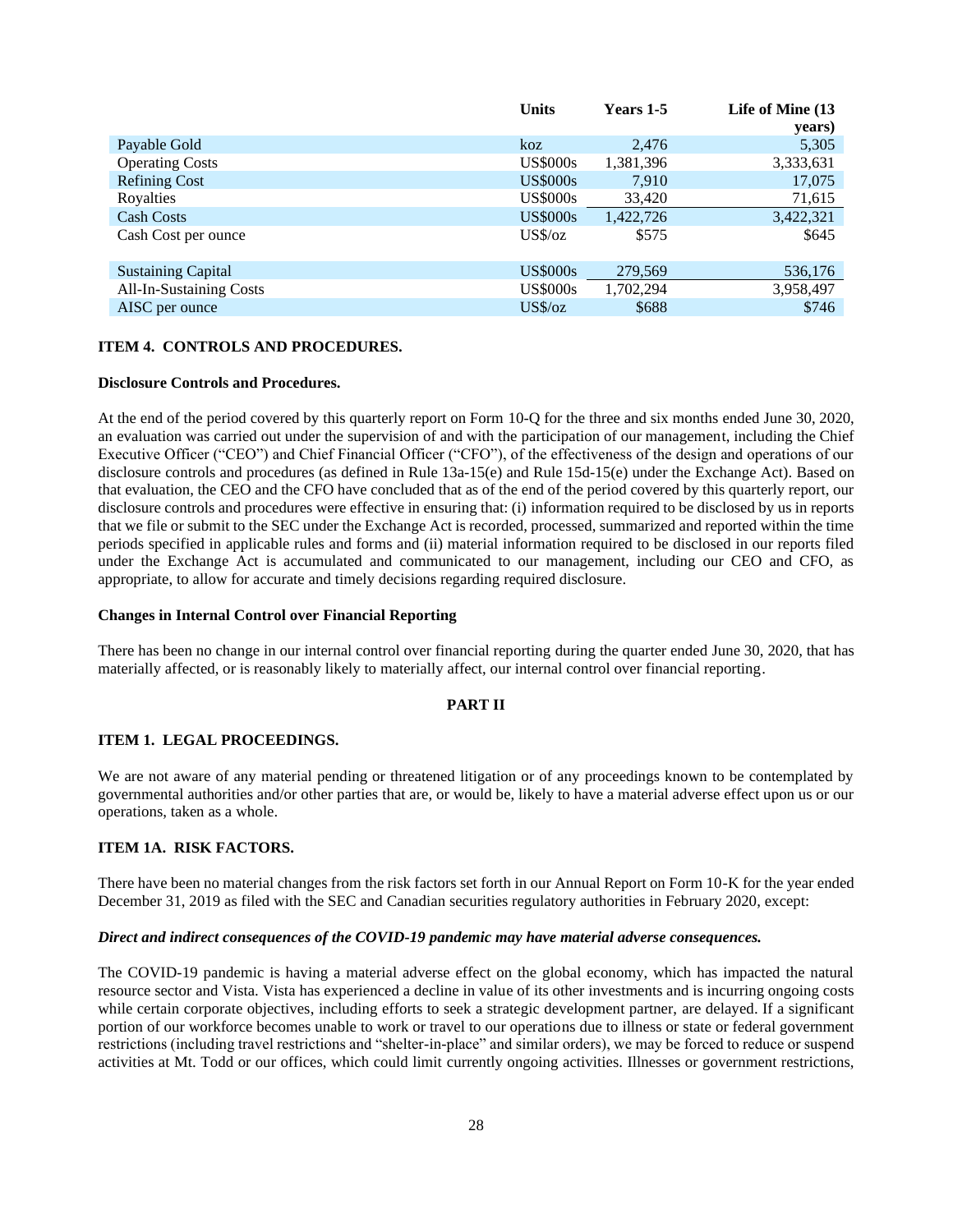including the closure of national borders, related to COVID-19 also may disrupt the supply of raw goods, equipment, supplies and services upon which our operations rely. These conditions will require working capital not previously anticipated, which may adversely affect our liquidity and ability to source additional working capital on reasonable terms. Extended delays will continue to affect our liquidity and capital resources and may ultimately have a material adverse effect on both short-term and long-term financial position and results of operations. To the extent the COVID-19 pandemic adversely affects our business and financial results, it may also have the effect of heightening many of the other risks described in this "Risk Factors" section and those set forth under the caption "Risk Factors" in Item 1A of Part I of our Annual Report on Form 10-K for the year ended December 31, 2019, such as those relating to our operations and financial condition. Because of the highly uncertain and dynamic nature of events relating to the COVID-19 pandemic, it is not currently possible to estimate the impact of the pandemic on our business. However, these effects could have a material impact on our operations, and we will continue to monitor the COVID-19 situation closely.

## <span id="page-28-0"></span>**ITEM 2. UNREGISTERED SALES OF EQUITY SECURITIES AND USE OF PROCEEDS.**

None.

## <span id="page-28-1"></span>**ITEM 3. DEFAULTS UPON SENIOR SECURITIES.**

None.

## <span id="page-28-2"></span>**ITEM 4. MINE SAFETY DISCLOSURE.**

We consider health, safety and environmental stewardship to be a core value for us.

Pursuant to Section 1503(a) of the United States *Dodd-Frank Wall Street Reform and Consumer Protection Act of 2011* (the "Dodd-Frank Act"), issuers that are operators, or that have a subsidiary that is an operator, of a coal or other mine in the United States are required to disclose in their periodic reports filed with the SEC information regarding specified health and safety violations, orders and citations, related assessments and legal actions, and mining-related fatalities under the regulation of the Federal Mine Safety and Health Administration ("MSHA") under the *United States Federal Mine Safety and Health Act of 1977* (the "Mine Act"). During the six months ended June 30, 2020, our U.S exploration properties were not subject to regulation by the MSHA under the Mine Act and consequently no disclosure is required under Section 1503(a) of the Dodd-Frank Act.

## <span id="page-28-3"></span>**ITEM 5. OTHER INFORMATION.**

None.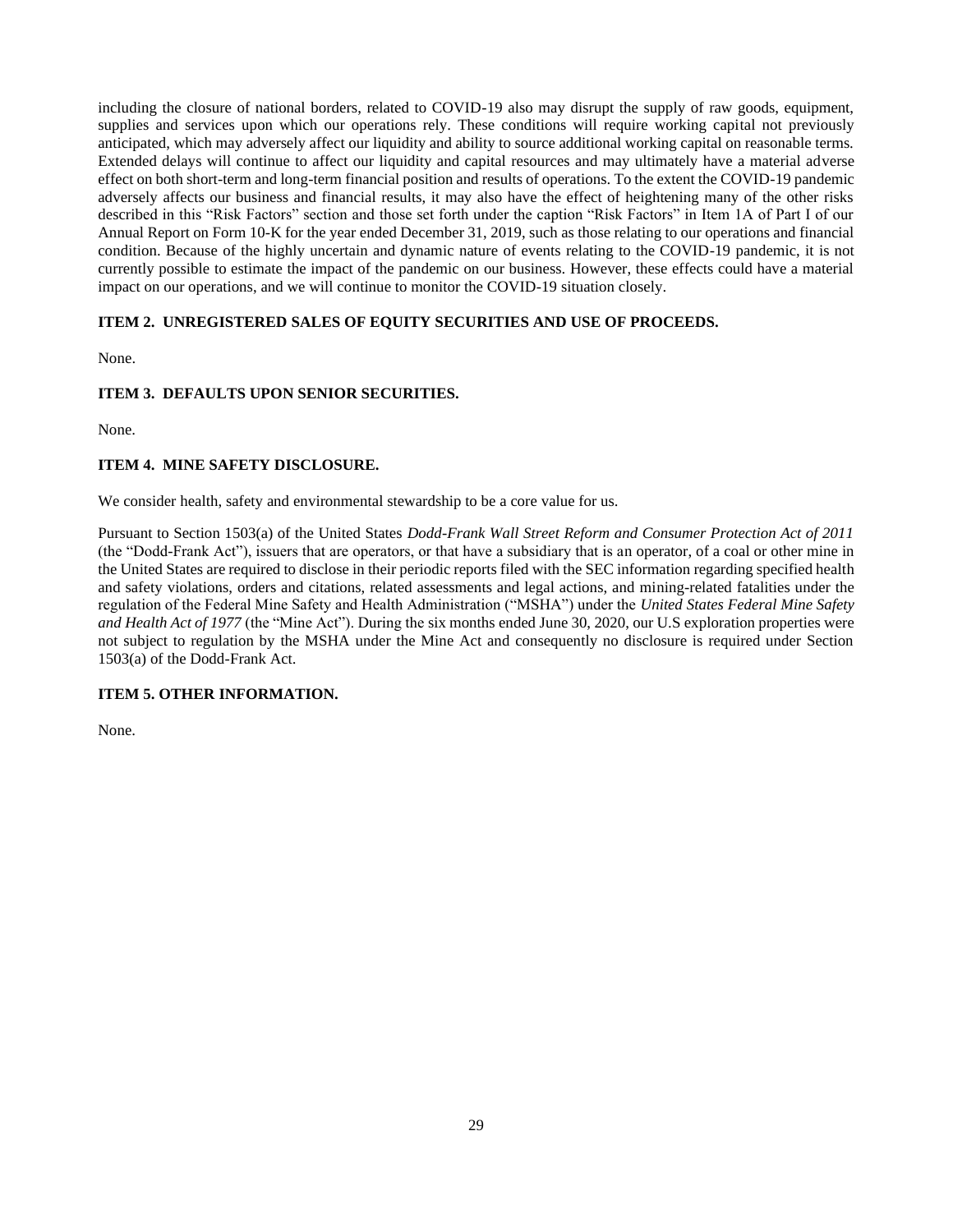## **ITEM 6. EXHIBITS.**

#### *Exhibits*

<span id="page-29-0"></span>The following exhibits are filed as part of this report: **Exhibit**

| Exhibit<br><b>Number</b> | <b>Description</b>                                                                                                                                                                                                                                 |
|--------------------------|----------------------------------------------------------------------------------------------------------------------------------------------------------------------------------------------------------------------------------------------------|
| 3.01                     | Certificate of Continuation, previously filed as Exhibit 3.1 to the Corporation's Form 8-K filed with the<br>Commission on June 12, 2013 and incorporated by reference herein (File No. 1-9025)                                                    |
| 3.02                     | Notice of Articles, previously filed as Exhibit 3.2 to the Corporation's Form 8-K filed with the Commission on<br>June 12, 2013 and incorporated herein by reference (File No. 1-9025)                                                             |
| 3.03                     | Articles, previously filed as Exhibit 3.3 to the Corporation's Form 8-K filed with the Commission on June 12, 2013<br>and incorporated herein by reference (File No. 1-9025)                                                                       |
| 10.1                     | Amendment No. 1 to the At the Market Offering Agreement dated June 24, 2020, previously filed as Exhibit 1.2 to<br>the Corporation's Form 8-K filed with the Commission on June 25, 2020 and incorporated herein by reference (File<br>No. 1-9025) |
| 23.1                     | Consent of John Rozelle                                                                                                                                                                                                                            |
| $31.1*$                  | Certification of Chief Executive Officer pursuant to Rule 13a-14(a) under the Securities Exchange Act of 1934, as<br>amended                                                                                                                       |
| $31.2*$                  | Certification of Chief Financial Officer pursuant to Rule 13a-14(a) under the Securities Exchange Act of 1934, as<br>amended                                                                                                                       |
| $32.1*$                  | Certification of Chief Executive Officer pursuant to 18 U.S.C. Section 1350, as adopted pursuant to Section 906 of<br>the Sarbanes-Oxley Act of 2002                                                                                               |
| $32.2*$                  | Certification of Chief Financial Officer pursuant to 18 U.S.C. Section 1350, as adopted pursuant to Section 906 of<br>the Sarbanes-Oxley Act of 2002                                                                                               |
| 101.INS <sup>(1)</sup>   | XBRL Instance Document – the instance document does not appear in the Interactive Data File because its XBRL<br>tags are embedded within the Inline XBRL document.                                                                                 |
| 101.SCH <sup>(1)</sup>   | XBRL Taxonomy Extension - Schema                                                                                                                                                                                                                   |
| 101.CAL <sup>(1)</sup>   | <b>XBRL Taxonomy Extension – Calculations</b>                                                                                                                                                                                                      |
| $101.$ DEF $^{(1)}$      | <b>XBRL Taxonomy Extension - Definitions</b>                                                                                                                                                                                                       |
| 101.LAB <sup>(1)</sup>   | <b>XBRL Taxonomy Extension - Labels</b>                                                                                                                                                                                                            |
| $101.PRE^{(1)}$<br>104   | <b>XBRL Taxonomy Extension - Presentations</b><br>Cover Page Interactive Data File—the cover page interactive data file does not appear in the Interactive Data File<br>because its XBRL tags are embedded within the Inline XBRL document.        |

\* - Filed herewith

<sup>(1)</sup> Submitted electronically herewith. Attached as Exhibit 101 to this report are the following formatted in XBRL (Extensible Business Reporting Language): (i) Condensed Consolidated Statements of Income/(Loss) for the three and six months ended June 30, 2020 and 2019, (ii) Condensed Consolidated Balance Sheets at June 30, 2020 and December 31, 2019, (iii) Condensed Consolidated Statements of Cash Flows for the six months ended June 30, 2020 and 2019, and (iv) Notes to Condensed Consolidated Financial Statements.